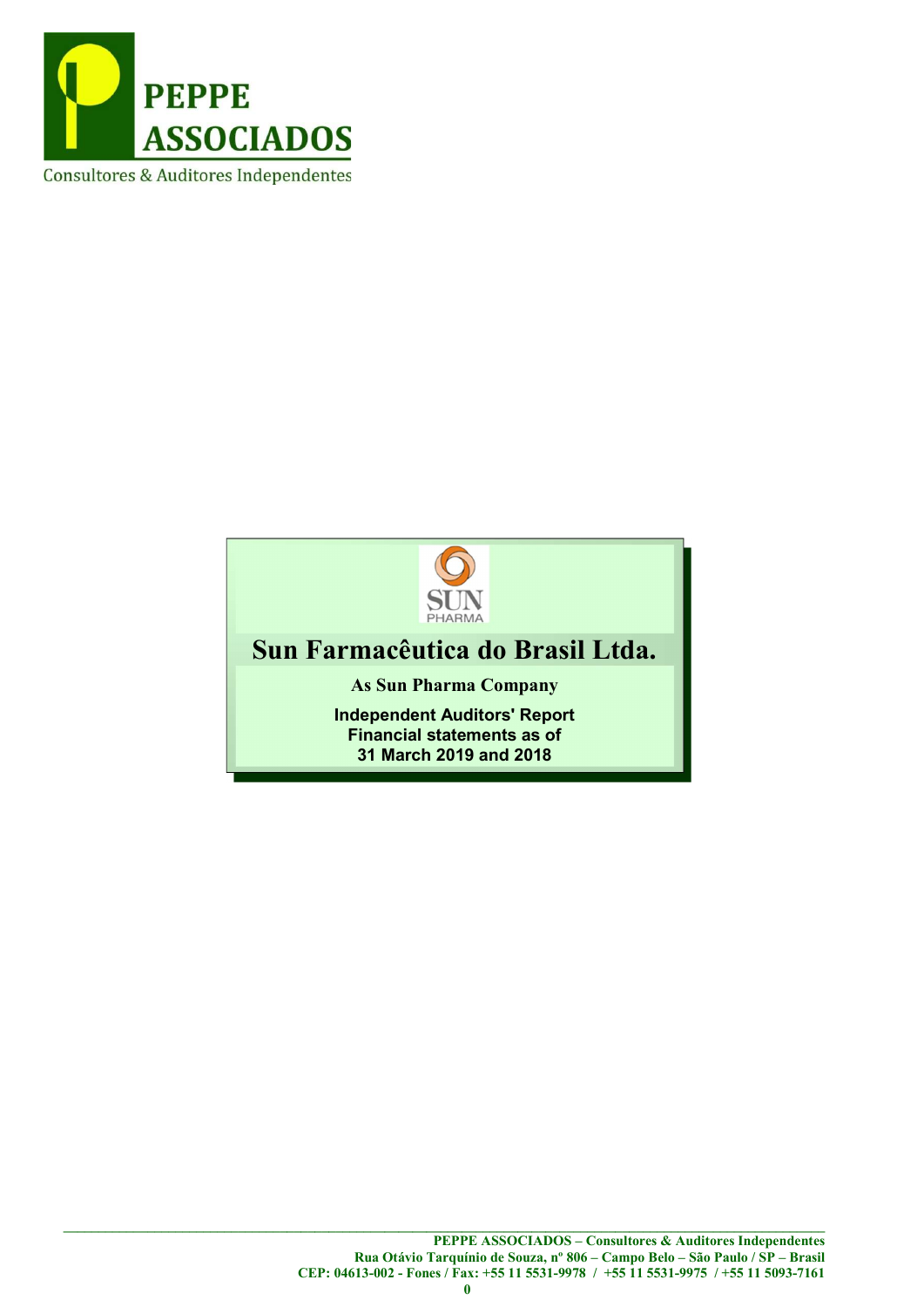



# Sun Farmacêutica do Brasil Ltda. As Sun Pharma Company

Financial statements as of 31 March 2019 and 2018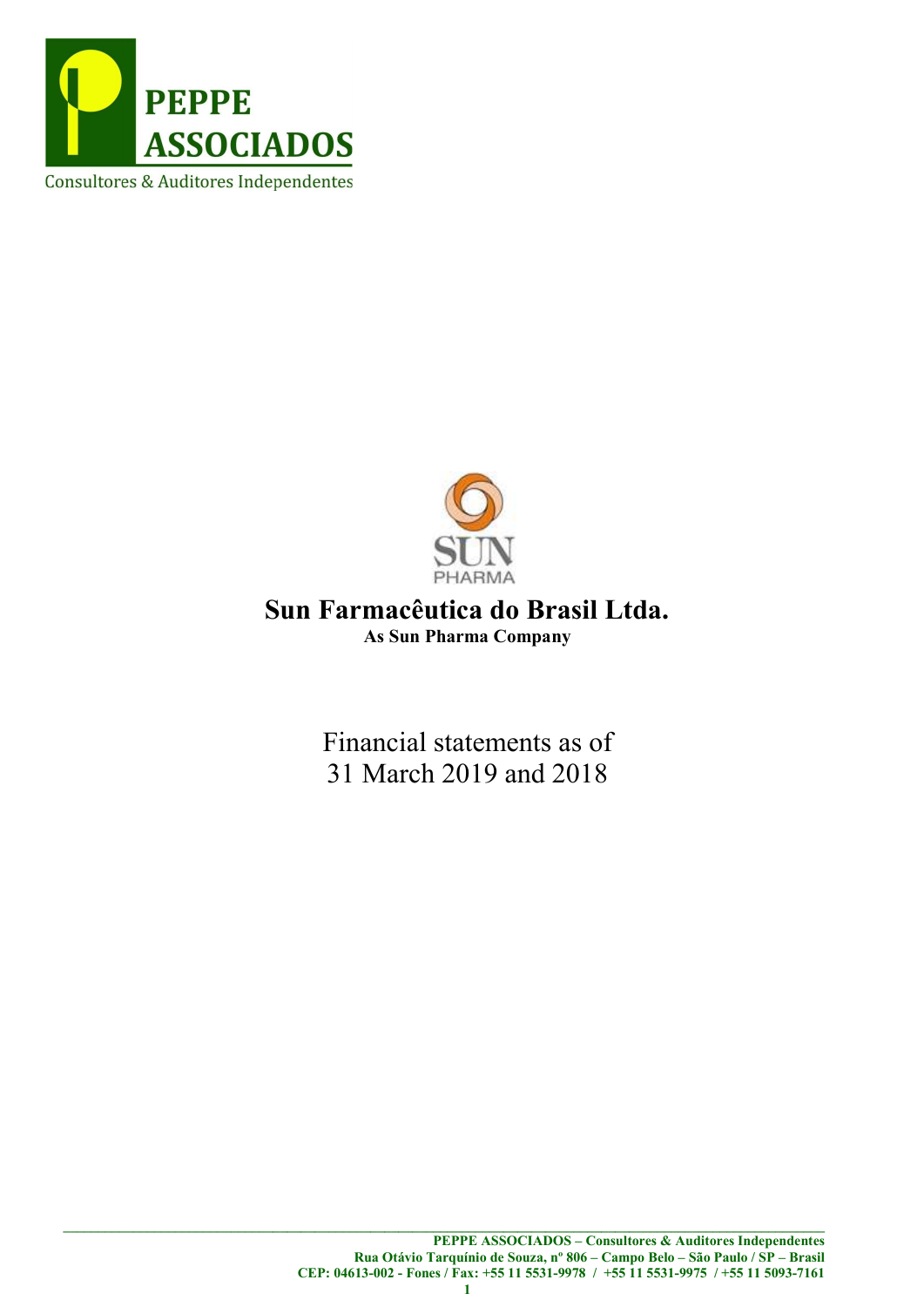

# Content

Independent Auditors' Report

Balance Sheet

Profit and Loss Statements

Statements of changes in Shareholders' equity

Statements of Cash Flow

Notes to Accounts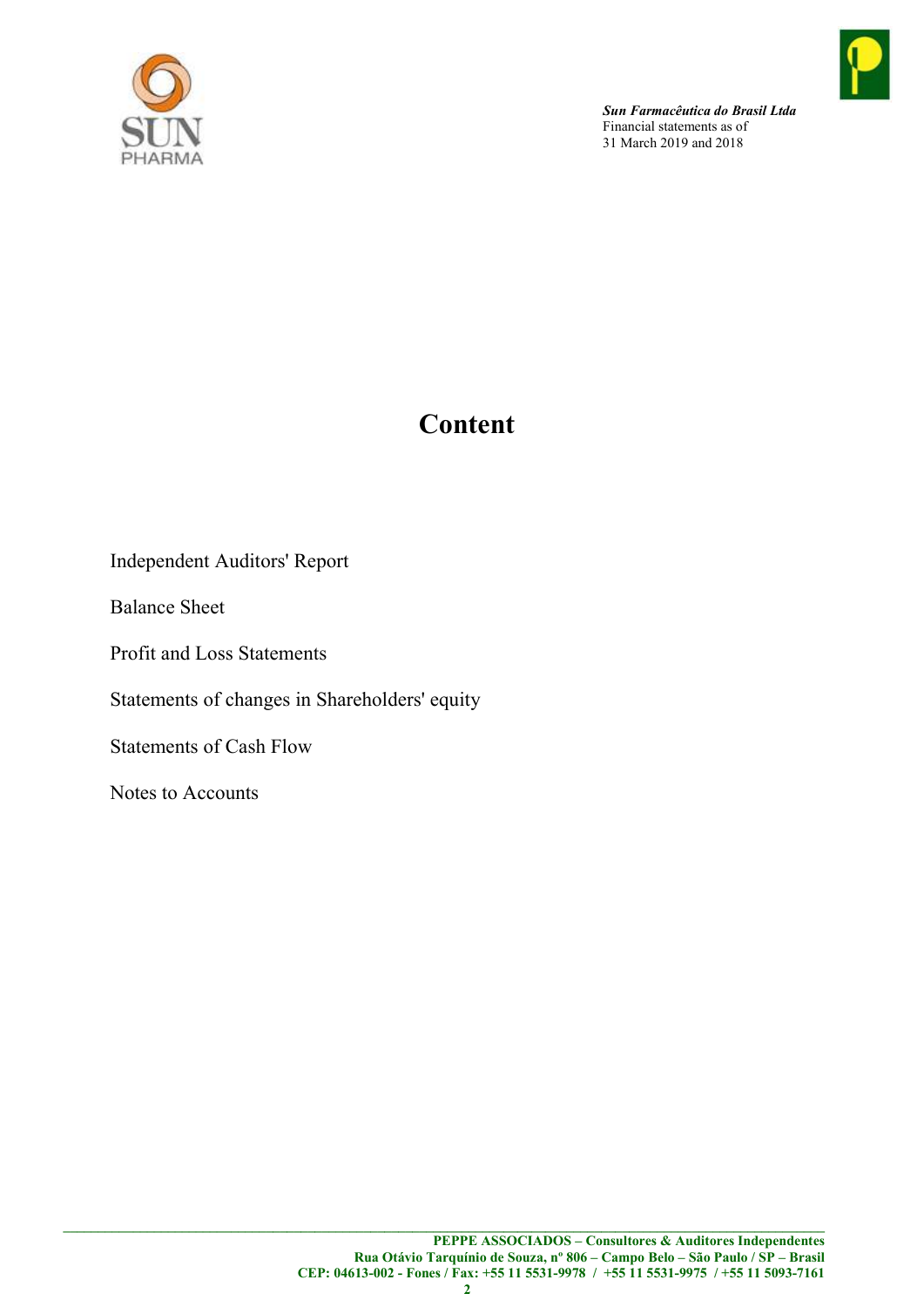

# INDEPENDENT AUDITORS' REPORT

To The Quotaholders and Executive Board of SUN Farmacêutica do Brasil Ltda. Goiânia - GO

#### Opinion

1. We have examined the financial statements of SUN Farmaceutica do Brasil Ltda., which comprise the balance sheet as of March 31, 2019 and the respective statements of operations, changes in quotaholders' equity and cash flows for the year then ended, and other accompanying notes to the financial statements and a summary of significant accounting practices.

2. In our opinion, financial statements referred in paragraph above represent fairly, in all material respects, the financial position of SUN Farmacêutica do Brasil Ltda. as of March 31, 2019, the performance of its operations and its cash flows for the year then ended, in accordance with accounting practices adopted in Brazil.

#### Base for Opinion

3. Our audit was conducted in accordance with Brazilian and international standards on auditing. Our responsibilities, in accordance with these standards, are described in the following section, "Auditor's responsibility for the audit of the financial statements". We are independent in relation to the Company, according to the relevant ethical principles established in the Accountants' Professional Code of Ethics and the professional standards issued by the Federal Accounting Council, and we comply with the other ethical responsibilities according to these standards. We believe that the audit evidence we have obtained is sufficient and appropriate to provide a basis for our audit opinion.

#### Emphasis

4. During the year ended March 31, 2019, the Company had an unsecured liability scenario over assets of R\$ 139,468. These financial statements have been prepared under the assumption that the Company will continue as a going concern. The Company's management has no intention of discontinuing its operations and, therefore, the financial statements do not include any adjustments to Asset or Liability accounts that might be required in the event of discontinuation of operations. As a mitigating circumstance, therefore, out of the total current and non-current liabilities, R\$ 181,219, 95.85% are borrowings and supplies taken from controlling shareholders or related parties, and the rest of the liabilities with third parties is perfectly supported by current factor liquidity index at 0.930.

#### Management's responsibility and governance for the financial statements

5. The Company's management is responsible for the preparation and adequate presentation of the financial statements in accordance with the accounting practices adopted in Brazil, and the internal controls it deemed necessary to enable the preparation of these financial statements free of material misstatements, regardless of whether caused by fraud or error.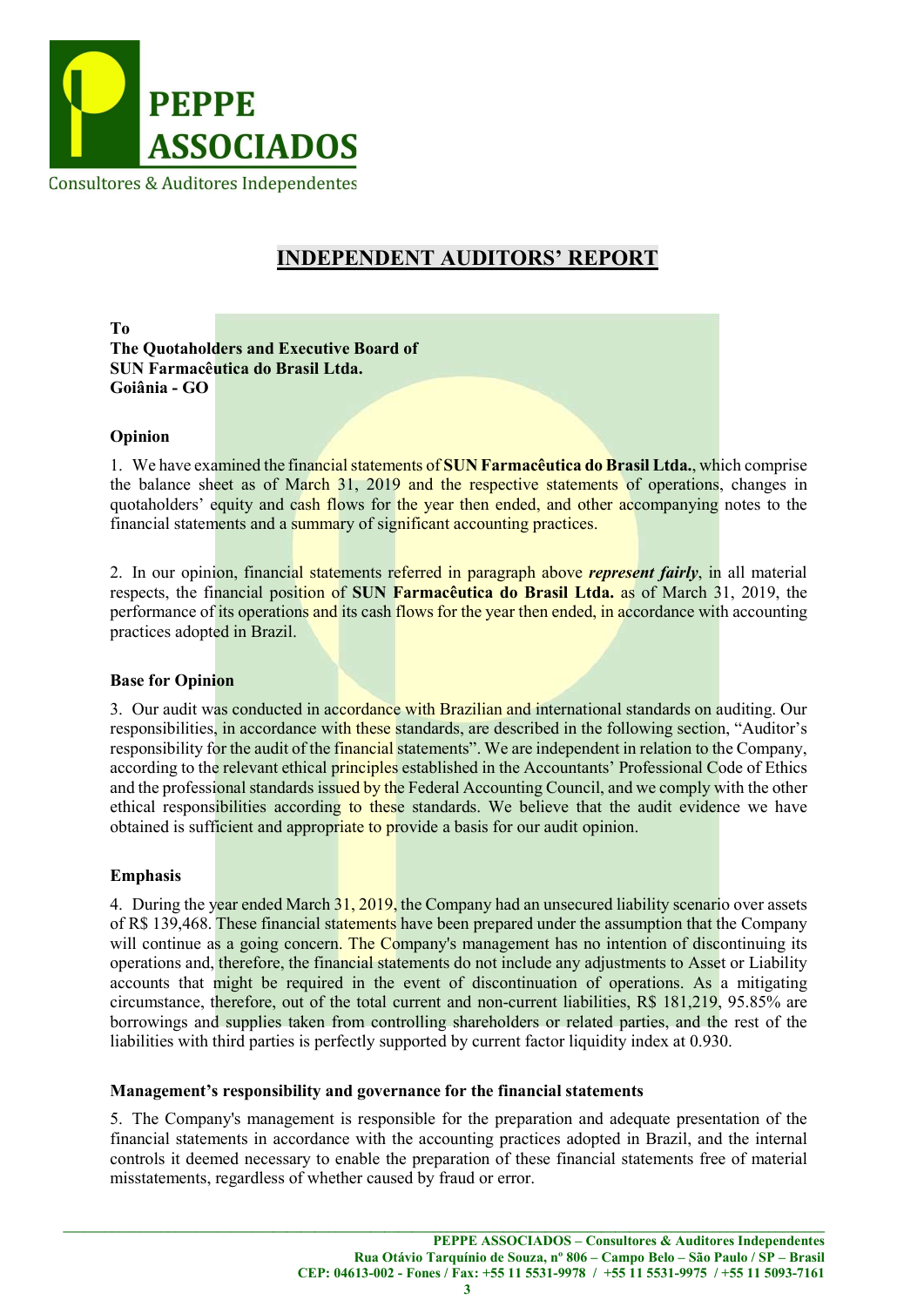

6. In the preparation of the financial statements, management is responsible for evaluating the Company's ability to continue as a going concern, disclosing, when applicable issues related to the continuity of its operations and the use of this accounting base in the preparation of the financial statements, unless management has decided to settle the Company or to discontinue its operations, or does not have any realistic alternative to prevent the discontinuance of operations.

7. The ones responsible for the Company's governance are those with responsibility for overseeing the process of preparation of the financial statements.

#### Auditor's responsibilities for the audit of the financial statements

8. Our purposes are to obtain reasonable assurance that the financial statements, taken as a whole, are free from material misstatement, whether caused by fraud or error and to issue audit report containing our opinion. Reasonable assurance is a high level of assurance, but not a guarantee that an audit conducted according to the Brazilian and international auditing standards will always detect any material misstatements. The misstatements may result from fraud or error and are considered relevant when, individually or in conjunction, they may affect, from a reasonable standpoint, economic decisions of the users based on such financial statements.

9. As part of an audit conducted according to the Brazilian and international auditing standards, we exercise professional judgment, and maintain professional skepticism during the audit. In addition:

- We identify and evaluate the risks of material misstatements in the financial statements, whether due to fraud or error, plan and perform audit procedures in response to such risks, as well as obtain appropriate and sufficient audit evidence to base our opinion. The risk of not detecting material misstatement caused by fraud is higher than that caused by error, since fraud may involve the act of deceiving the internal controls, collusion, forgery, omission or intentional misrepresentations.
- We obtained understanding of the internal controls relevant to audit in order to plan audit procedures appropriate to the circumstances, but not with the aim to express opinion on the effectiveness of the internal controls of the Company.
- We evaluated the fairness of the accounting policies used and the reasonableness of the accounting estimates and respective disclosures made by management.
- We take conclusion on the adequacy of adoption by management of the accounting basis of the ability to continue as going concern, and, based on the obtained audit evidences, whether there is a significant uncertainty in relation to Company's ability to continue as going concern. If we conclude that there is a significant uncertainty, we shall call attention in our audit report to the respective disclosures in the financial statements or include a modification in our opinion, if the disclosures are inadequate. Our conclusions are based on audit evidences obtained to the date of our report. However, future events or conditions may cause the Company not to continue as going concern.
- We evaluate the general presentation, structure and content of the financial statements, including disclosures and if the financial statements represent the corresponding transactions and events in compliance with the purpose of fair presentation.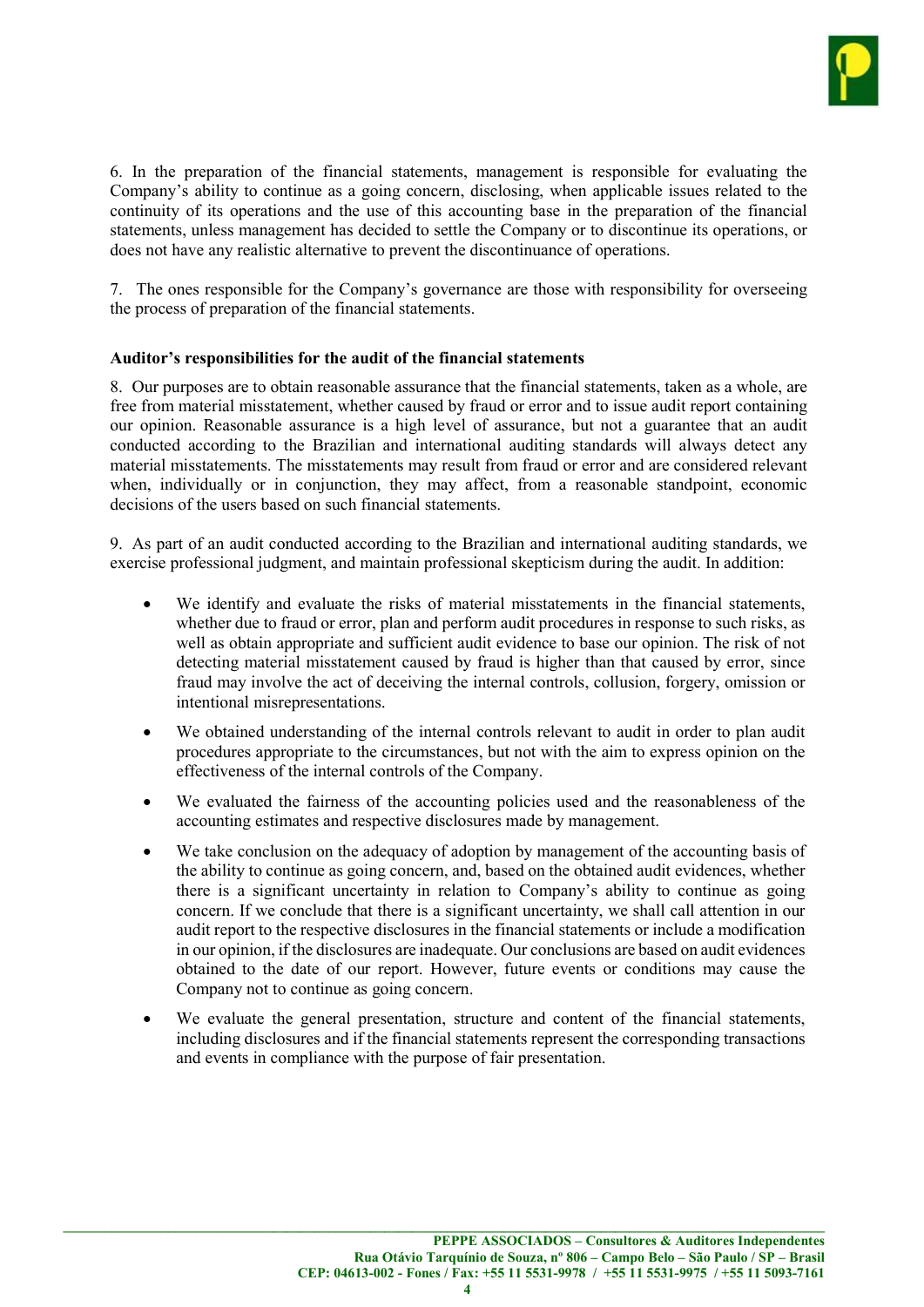

10.We communicate with those responsible for governance with respect to, among other aspects, the planned scope, time of the audit and significant audit findings, including possible material weaknesses in internal controls identified by us during our work.

São Paulo, May 08, 2019.



Paulo Cesar R.Peppe<br>Accountant CRC-SP nº 1SP095009/O-5<br>Accountant CRC-SP nº 1SP195873/O-2

Accountant CRC-SP nº 1SP195873/O-2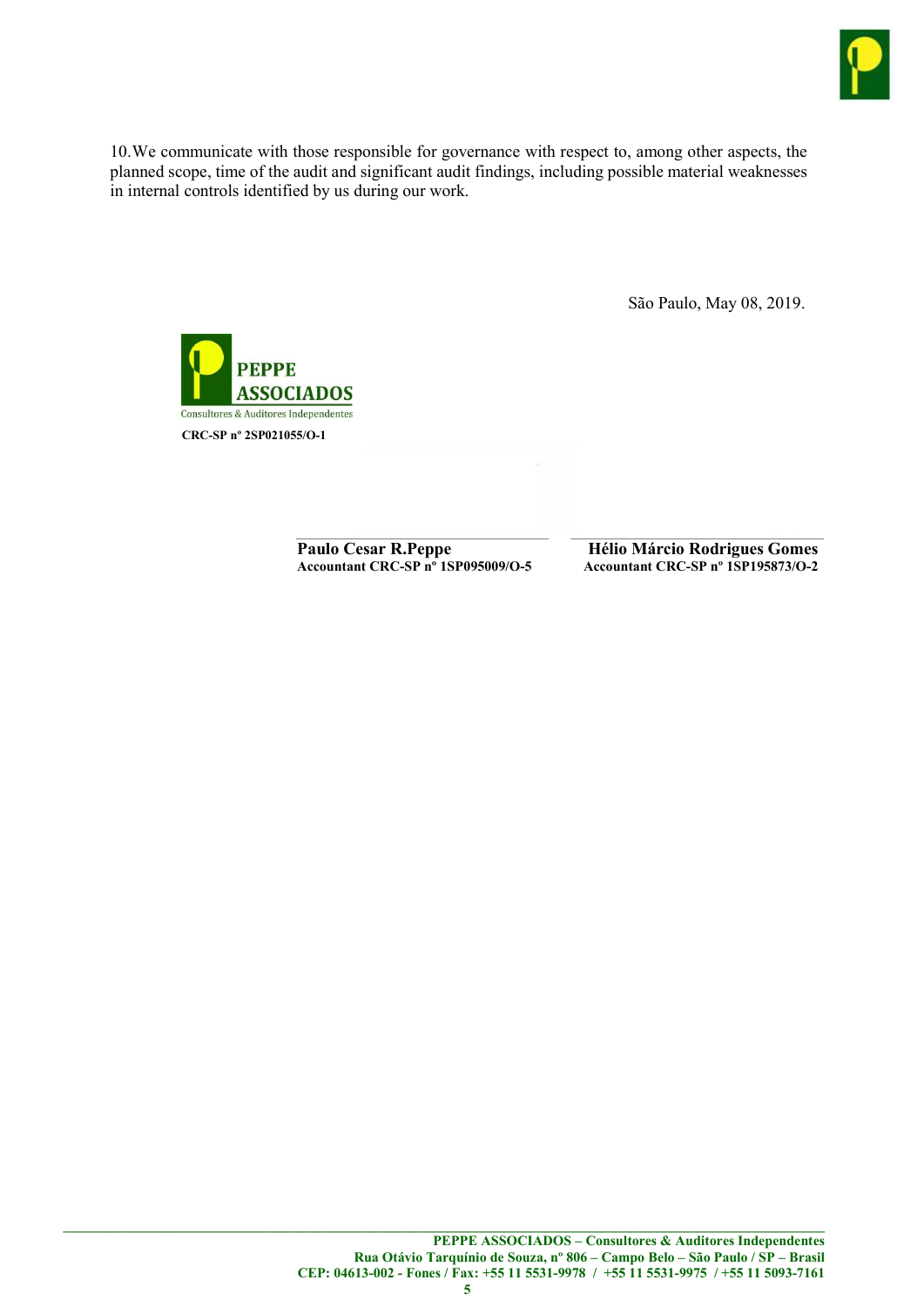

# Sun Farmaceutica do Brasil Ltda. Balance sheet ended as of 31 March 2019 and 31 March 2018

| PHARMA                                                                                        |                |                         |                                              |                                     | Sun Farmacêutica do Brasil Ltda<br>Financial statements as of<br>31 March 2019 and 2018 |                    |                |
|-----------------------------------------------------------------------------------------------|----------------|-------------------------|----------------------------------------------|-------------------------------------|-----------------------------------------------------------------------------------------|--------------------|----------------|
| Sun Farmaceutica do Brasil Ltda.<br>Balance sheet ended as of 31 March 2019 and 31 March 2018 |                |                         |                                              |                                     |                                                                                         |                    |                |
| (In Thousands of Brazilian Reais)                                                             |                |                         |                                              |                                     |                                                                                         |                    |                |
|                                                                                               |                |                         |                                              |                                     |                                                                                         |                    |                |
| Asset                                                                                         | <b>Note</b>    | 31/Mar-2019             | 31/Mar-2018                                  | Liability                           | Note                                                                                    | 31/Mar-2019        | $31/Mar-2018$  |
| <b>Current</b>                                                                                |                |                         |                                              | Current                             |                                                                                         |                    |                |
| Cash and cash equivalents                                                                     |                | 433                     | 3.665                                        | Suppliers                           | 9                                                                                       | 38.770             | 21.080         |
| Other investments                                                                             | 4              | 4.706                   | 3.711                                        | Loan                                | 10 <sup>°</sup>                                                                         | $\theta$           | $\overline{0}$ |
| Accounts receivables from customers                                                           | 5              | 14.433                  | 6.935                                        | Taxes and contributions payable     | 11                                                                                      | 2.124              | 1.662          |
| Inventories                                                                                   | 6              | 27.139                  | 6.365                                        | Salaries and holiday payable        |                                                                                         | 1.967              | 1.563          |
| Current tax assets                                                                            | $\overline{7}$ | 168                     | 820                                          | Other provision                     | 12                                                                                      | 5.814              | 1.913          |
| Other accounts receivable                                                                     |                | 304                     | 217                                          | Other accounts payable              |                                                                                         | 2.085              | 690            |
| Total of current assets                                                                       |                | 47.184                  | 21.713                                       | <b>Total of current liabilities</b> |                                                                                         | 50.759<br>$- - -$  | 26.908         |
| Non-current                                                                                   |                |                         |                                              | Non-current                         |                                                                                         | 142.695            | 119.887        |
| Fixed assets                                                                                  | 8              | 6.800                   | 7.818                                        | Provision for contingencies         | 13                                                                                      | 246                | 270            |
| Intangible Assets                                                                             |                |                         | 16                                           | Loans                               | 10                                                                                      | 142.449            | 119.617        |
| Total of non-current assets                                                                   |                | 6.803<br>. <del>.</del> | 7.834<br>$\qquad \qquad - \qquad - \qquad -$ | Total of non-current liabilities    |                                                                                         | 142.695<br>$--- -$ | 119.887        |
|                                                                                               |                |                         |                                              | Net Equity                          |                                                                                         |                    |                |
|                                                                                               |                |                         |                                              | Share Capital                       | 14                                                                                      | 5.573              | 5.573          |
|                                                                                               |                |                         |                                              |                                     |                                                                                         | $-145.041$         | $-122.821$     |
|                                                                                               |                |                         |                                              | Accumulated losses                  |                                                                                         |                    |                |
|                                                                                               |                |                         |                                              | Total of net equity                 |                                                                                         | $-139.468$         | $-117.248$     |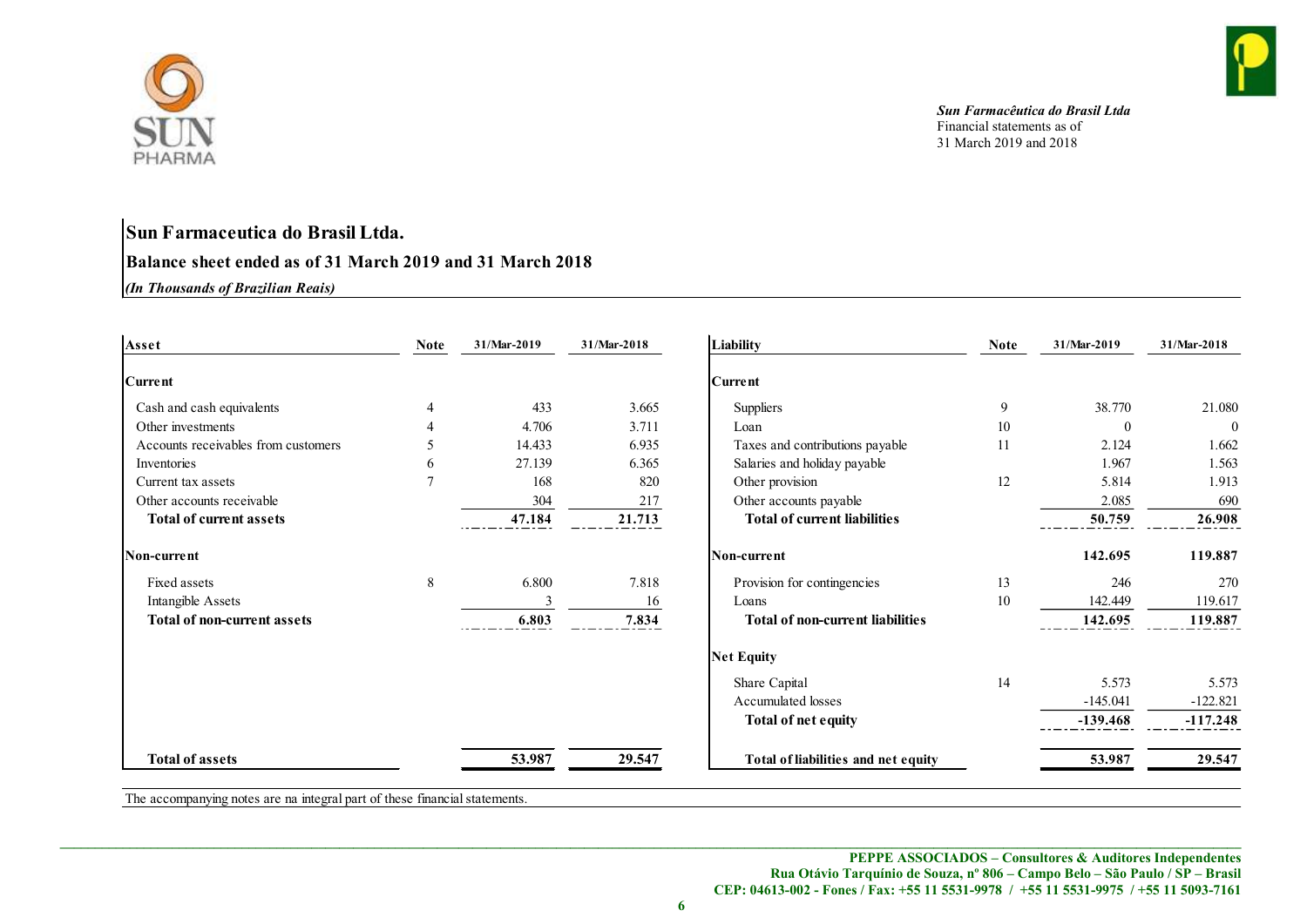



# Sun Farmaceutica do Brasil Ltda.

# Statements of Income

# Fiscal Years ended as of 31 March 2019 and 31 March 2018.

| Financial statements as of<br>31 March 2019 and 2018                |
|---------------------------------------------------------------------|
| Sun Farmaceutica do Brasil Ltda.                                    |
| <b>Statements of Income</b>                                         |
| Fiscal Years ended as of 31 March 2019 and 31 March 2018.           |
| (In thousands of Brazilian Reais)                                   |
| <b>Note</b><br>31/Mar-2019<br>31/Mar-2018                           |
|                                                                     |
| <b>Operating Revenue</b><br>15<br>72.169<br>55.139                  |
| Cost of goods sold and services rendered<br>$-32.802$<br>$-27.778$  |
| <b>Gross Profit</b><br>39.367<br>27.361                             |
| Operating expenses                                                  |
| Sales<br>16<br>$-4.695$<br>$-1.993$                                 |
| 17<br>Administrative and General expenses<br>$-27.835$<br>$-23.200$ |
| Other operating (expenses) income<br>718<br>$-232$                  |
| Earnings before net financial (expenses) revenue and                |
| taxes<br>7.555<br>1.936                                             |
| $-11.142$<br>Financial expenses<br>$-26.549$                        |
| Financial revenues<br>638                                           |
| Net financial (expenses) revenue<br>18<br>$-25.911$<br>$-10.565$    |
| <b>Results before taxes</b><br>$-8.629$<br>$-18.356$                |
| Income tax and social contribution<br>$-3.864$<br>$-1.436$          |
| $-3.864$<br>$-1.436$<br>Currente<br>Deferred                        |
| $-22.220$<br>$-10.065$<br>Income for the fiscal year                |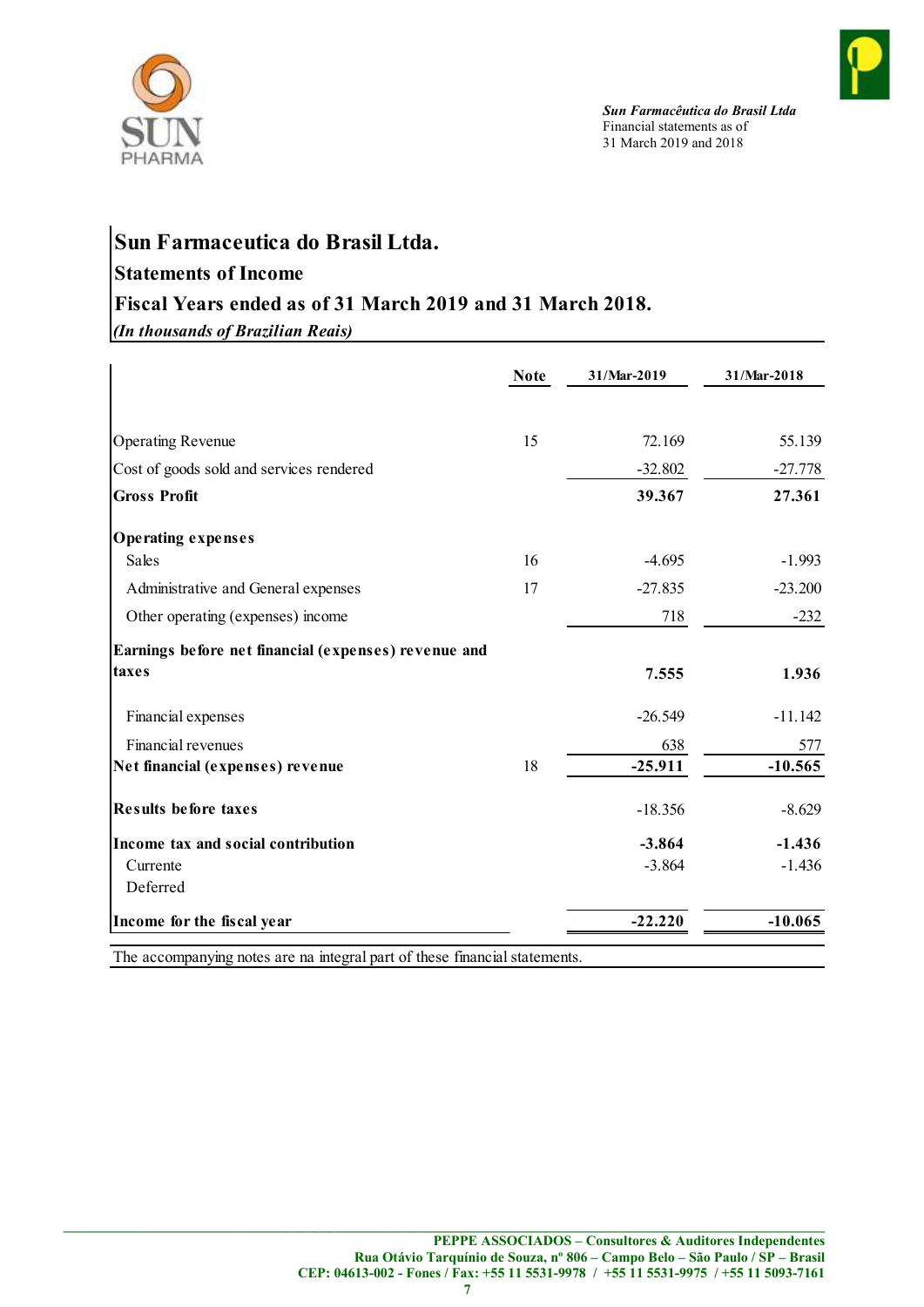



# Sun Farmaceutica do Brasil Ltda.

# Statements of changes in stockholders´ equity

# Fiscal years ended as of 31 March 2019 and 31 March 2018

| PHARMA                                                                                        |                         | Sun Farmacêutica do Brasil Ltda<br>Financial statements as of<br>31 March 2019 and 2018 |                   |
|-----------------------------------------------------------------------------------------------|-------------------------|-----------------------------------------------------------------------------------------|-------------------|
| Sun Farmaceutica do Brasil Ltda.<br>Statements of changes in stockholders' equity             |                         |                                                                                         |                   |
|                                                                                               |                         |                                                                                         |                   |
|                                                                                               |                         |                                                                                         |                   |
|                                                                                               |                         |                                                                                         |                   |
| Fiscal years ended as of 31 March 2019 and 31 March 2018<br>(In thousands of Brazilian Reais) | <b>Share</b><br>Capital | <b>Accumulated</b><br>losses                                                            | <b>Total</b>      |
| Balance as of 31 of March de 2017                                                             |                         |                                                                                         |                   |
|                                                                                               | 5.573                   | 112.756<br>10.065                                                                       | 107.183<br>10.065 |
| Results for the period<br>Balance as of 31 of March de 2018                                   | 5.573                   | 122.821                                                                                 | 117.248           |
| Results for the period                                                                        |                         | 22.220                                                                                  | 22.220            |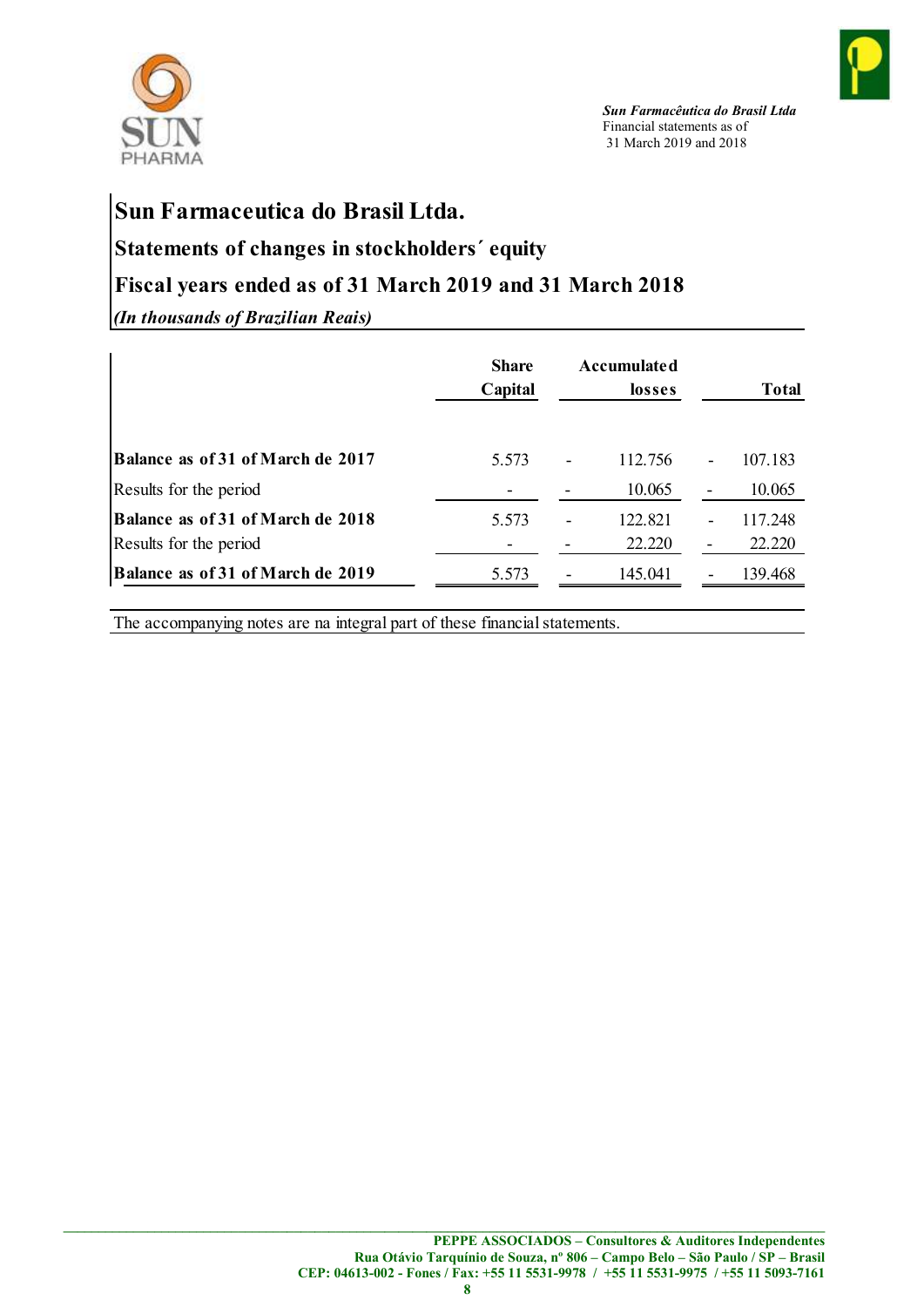



# Sun Farmaceutica do Brasil Ltda. Statement of Cash Flows - Indirect method

# Fiscal years ended as of 31 March 2019 and 31 March 2018

| PHARMA<br>Sun Farmaceutica do Brasil Ltda.<br><b>Statement of Cash Flows - Indirect method</b><br>Fiscal years ended as of 31 March 2019 and 31 March 2018<br>(In thousands of Brazilian Reais) |             | Sun Farmacêutica do Brasil Ltda<br>Financial statements as of<br>31 March 2019 and 2018 |                       |
|-------------------------------------------------------------------------------------------------------------------------------------------------------------------------------------------------|-------------|-----------------------------------------------------------------------------------------|-----------------------|
|                                                                                                                                                                                                 |             |                                                                                         |                       |
|                                                                                                                                                                                                 |             |                                                                                         |                       |
|                                                                                                                                                                                                 |             |                                                                                         |                       |
|                                                                                                                                                                                                 |             |                                                                                         |                       |
|                                                                                                                                                                                                 |             |                                                                                         |                       |
|                                                                                                                                                                                                 | <b>Note</b> | 31/Mar-2019                                                                             | 31/Mar-2018           |
| Cash flows from operating activities                                                                                                                                                            |             |                                                                                         |                       |
| Profit and (losses) before taxes                                                                                                                                                                |             | $-22.220$                                                                               | $-10.065$             |
| Adjusments for:<br>Depreciation                                                                                                                                                                 |             | 703                                                                                     | 753                   |
| Amortization                                                                                                                                                                                    |             | 5                                                                                       | 5                     |
| Impairment Test Adjustment                                                                                                                                                                      |             | 550                                                                                     | $\mathbf{0}$          |
| Provision for contingencies                                                                                                                                                                     |             | $-23$<br>414                                                                            | 541<br>35             |
| Provision for doubtful receivables<br>Provision for inventory devaluation                                                                                                                       |             | $-740$                                                                                  | 5.064                 |
| Other provision                                                                                                                                                                                 |             | 3.901                                                                                   | 1.040                 |
| Unrealized exchange rate variation                                                                                                                                                              |             | 24.372                                                                                  | 2.472                 |
| Provision for interest - intercompany<br>Result on fixed assets retirement                                                                                                                      |             | 2.107<br>25                                                                             | 4.850<br>$-32$        |
| Tax benetit - refund                                                                                                                                                                            |             | $-2.671$                                                                                | $-3.074$              |
|                                                                                                                                                                                                 |             | 6.423                                                                                   | 1.589                 |
| (Increase) decrease in assets and and liabilities                                                                                                                                               |             |                                                                                         |                       |
| Other Investment                                                                                                                                                                                |             | $-35$                                                                                   | 665                   |
| Accounts receivables from customers                                                                                                                                                             |             | $-7.498$                                                                                | 185                   |
| Investories<br>Current tax assets                                                                                                                                                               |             | $-20.775$<br>652                                                                        | 7.993<br>2.035        |
| Other accounts receivables                                                                                                                                                                      |             | $-87$                                                                                   | $-132$                |
| Judicial Deposits                                                                                                                                                                               |             | $-871$                                                                                  | $-815$                |
| Taxes and contributions payable                                                                                                                                                                 |             | 462                                                                                     | 1.165                 |
| Salaries and charges payable<br>Suppliers                                                                                                                                                       |             | 403<br>17.690                                                                           | 360<br>$-10.931$      |
| Other Provisions to payable                                                                                                                                                                     |             | 3.901                                                                                   | 1.913                 |
| Other accounts payable                                                                                                                                                                          |             | 1.396                                                                                   | 75                    |
|                                                                                                                                                                                                 |             | $-4.762$                                                                                | 2.513                 |
| Interest paid on loans                                                                                                                                                                          | 18          | 1.661<br>$\mathbf{0}$                                                                   | 4.102<br>$\mathbf{0}$ |
|                                                                                                                                                                                                 |             |                                                                                         |                       |
| Cash from operations                                                                                                                                                                            |             | 1.661                                                                                   | 4.102                 |
| Income tax and social contribution paid on the fiscal year                                                                                                                                      |             | $-3.635$                                                                                | $-1.436$              |
| Net cash from operating activities                                                                                                                                                              |             | $-1.974$                                                                                | 2.666                 |
| Cash flows from investments and financing activities                                                                                                                                            |             |                                                                                         |                       |
| Acquisition of fixed assets                                                                                                                                                                     | 8           | $-262$                                                                                  | $-266$                |
| Net cash used in financing activities                                                                                                                                                           |             | $-262$                                                                                  | $-266$                |
| Increase in cash and cash equivalentes                                                                                                                                                          |             | $-2.236$                                                                                | 2.400                 |
|                                                                                                                                                                                                 |             |                                                                                         |                       |
| Statement of cash and cash equivalents reduction                                                                                                                                                |             |                                                                                         |                       |
| At the beginning of the fiscal year<br>At the end of the fiscal year                                                                                                                            | 4           | 7.376<br>5.140                                                                          | 4.976<br>7.376        |
|                                                                                                                                                                                                 |             | $-2.236$                                                                                | 2.400                 |
|                                                                                                                                                                                                 |             |                                                                                         |                       |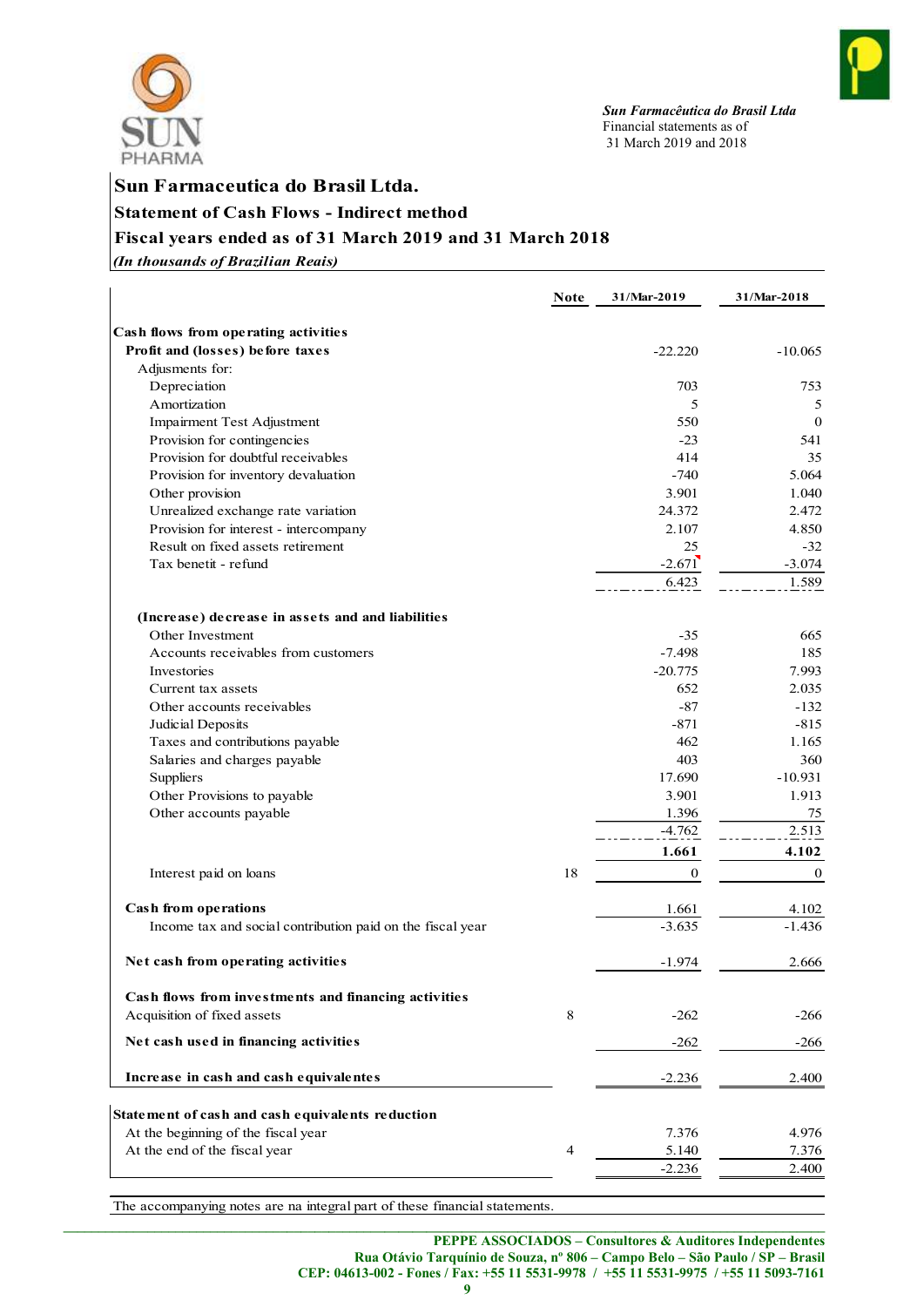

# Explanatory notes to financial statements

(In thousands of Brazilian Reais)

# 1 - Operating context

SUN Farmacêutica do Brasil Ltda., founded on April 10, 2002, has its head office in the city of Goiânia - State of Goiás. Its corporate purpose is the manufacture, import, export and trade of pharmaceutical products in general, as well as the import, export and distribution of pharmaceutical supplies, medical devices and similar goods.

 The company has a branch in the city of São Paulo - State of São Paulo, with the corporate purpose of Administrative office.

In November 2014, the shareholders decided by mutual agreement to change the corporate name of the company from TKS Farmacêutica do Brasil Ltda to SUN Farmacêutica do Brasil Ltda, and it henceforth bears the assumed name: SUN Farmacêutica do Brasil Ltda.

# 1.1 - Management plan for 2019 and 2018

The balance sheet ended as of 31 March 2019 has a negative net worth of BRL 139.498 Mn.

Management believes that these values will be reversed in the coming years, considering the change in the commercial strategy adopted; until then it was used the continuous increase in sales, without taking into account the productive capacity of the head office, causing much loss of sales and consequent space with sales points.

Another important point is related to the authorization of drug products, as they are in on-going process of approval with the health regulatory agency, 17 new drugs, whose studies reveal that with the approvals, we will create a new marketing channel and the company that will revert the loss accumulated in the coming years.

# 2 - Presentation of the Financial Statements

The financial statements were prepared in accordance with accounting practices adopted in Brazil and comprise the period from April to March, having their issue authorized by the Board on 08 May 2019.

The Company adopts the Law no. 6.404/76 and its amendments introduced by Law no. 11.638/07, which modified, revoked and introduced new provisions to the Brazilian Companies Law.

The aforementioned law aimed, mainly, to update the Brazilian corporate law to allow the process of convergence of accounting practices adopted in Brazil with those comprised in the International Financial Accounting Standards (IFRS).

# 2.1 Functional currency and presentation currency

The financial statements are presented in Brazilian Real, which is the functional currency of the Company. All financial information presented in Real have been rounded up to the nearest thousands, except where indicated otherwise.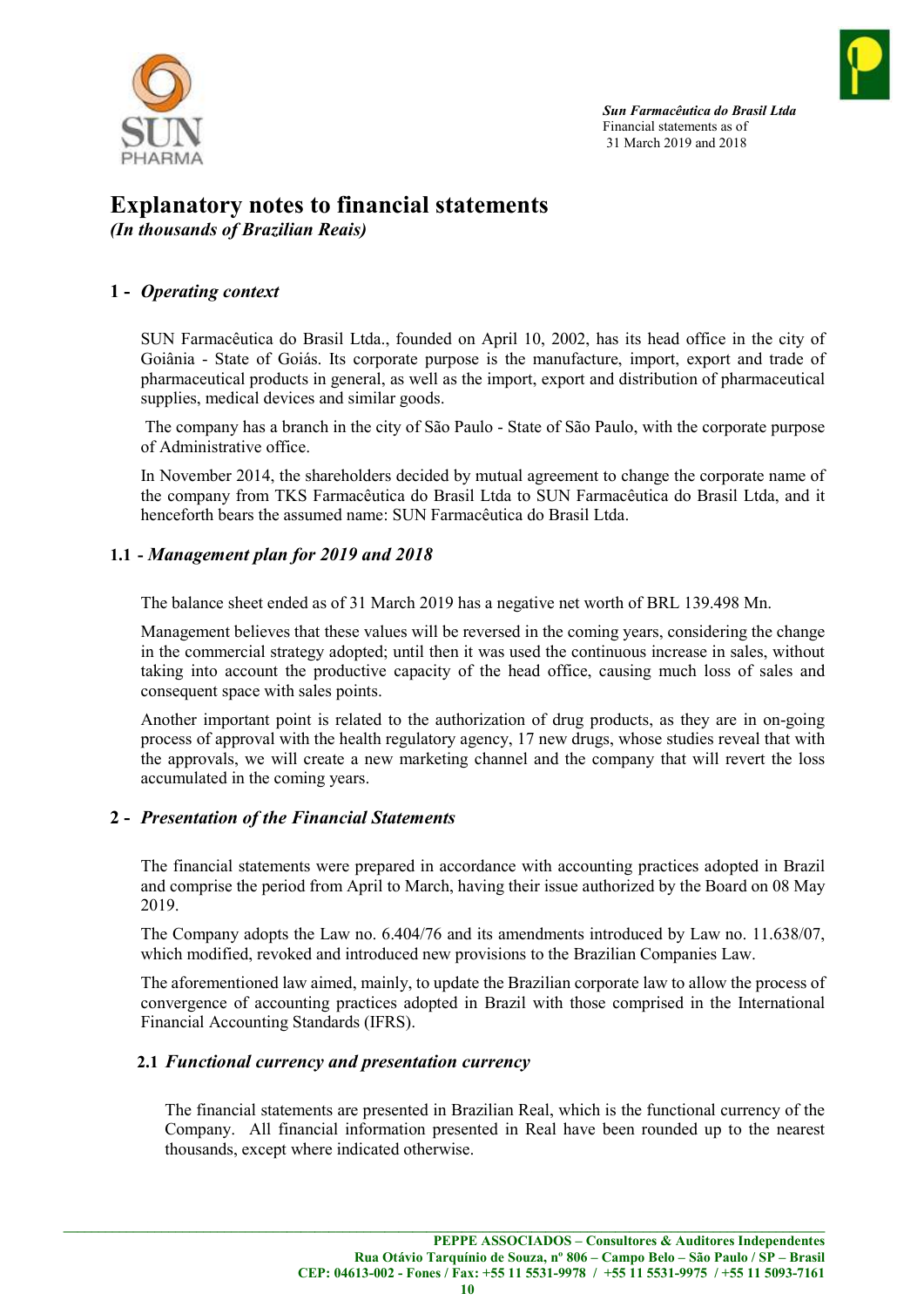



## 2.2 Use of estimates and judgments

The preparation of financial statements in accordance with the accounting practices adopted in Brazil requires that the Management of the Company to make judgments, estimates and assumptions that affect the application of accounting policies and the reported values of assets, liabilities, revenues and expenses. Actual results could differ from those estimates.

Estimates and assumptions are reviewed in a continuous way. Revisions with respect to accounting estimates are recognized in the period in which the estimates are revised and in any future periods affected.

The information on assumptions and estimates that have a significant risk of result in material adjusting within the next few years are included in the following explanatory notes:

- Note 5 Provision for doubtful receivables
- Note 6 Provision for inventory obsolescence
- Note 8 Review of the of the fixed asset useful life

Note 13 - Provision for contingencies

## 3 Summary of Significant Accounting Policies

#### a. Determination of Net Income

Net income of operations of the company are established in accordance with the accounting of competence of exercises, which covers the period from April to March of each year.

Operating revenues from the sale of products, as well as costs and expenses are recognized in the outcome as a function of its implementation, i.e., when there is convincing evidence that the risks and benefits more significant and inherent to ownership have been transferred to the purchaser.

#### b. Cash and cash equivalents

Cash and cash equivalents include cash in hand, balances in current bank accounts and financial investments of high liquidity. The financial investments are recorded at cost, plus income earned during the financial year, duly regulated by the central bank of Brazil.

#### c. Accounts receivable from customers

Accounts receivable from customers are initially recorded by the invoiced value, including their direct taxes, tax liability of the Company, minus the taxes withheld at source, of which are considered as tax credits.

The provision for credit losses was made at an amount considered sufficient by the Management to compensate for any losses on the realization of the credits earned more than 12 months and or when identified the inability of recovery.

As provided in the CPC12, adjustment to the present value was not registered by virtue of not having material effect on the financial statements.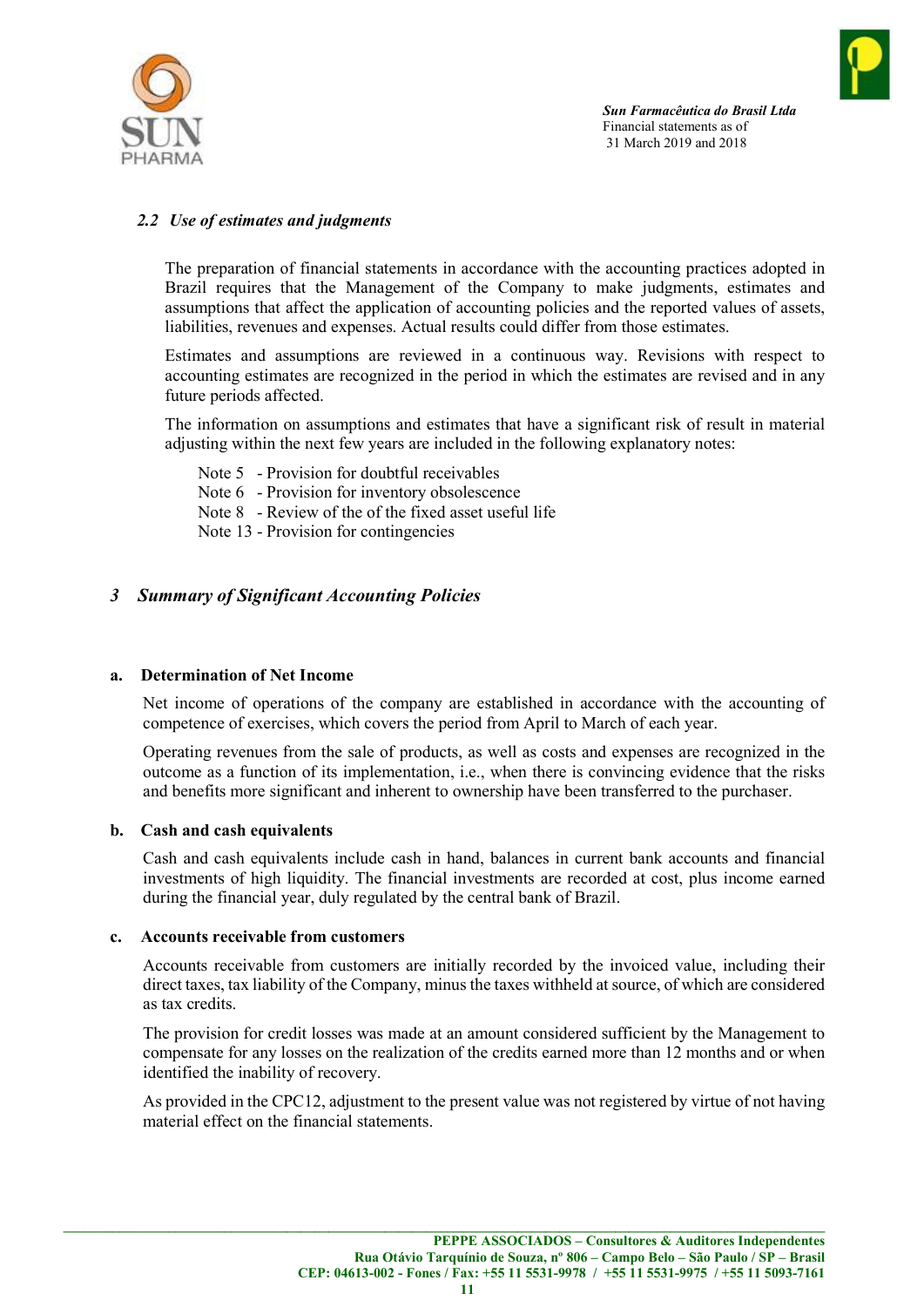

#### d. Inventories

Inventories are stated on the basis of historic cost of acquisition and production, plus expenses relating to transport, storage and non-recoverable taxes. In the case of industrialized products, under elaboration and finished, the inventory includes the manufacturing overheads based on the normal capacity of production. The cost is determined by the weighted average cost. The values of inventories recorded does not exceed the net value of realization. The net realization value, which corresponds to the estimated selling price in the ordinary course of business, less the actual costs of completion and those necessary to make the sale.

#### e. Fixed asset

#### • Fixed assets

Items of fixed asset (property, plant and equipment) are measured at historic cost of acquisition or construction, less accumulated depreciation and loss of reduction to the recoverable amount (impairment), if applicable.

The cost includes expenditure that is directly attributable to the acquisition of an asset. The cost of assets constructed by the company itself includes the cost of materials and labor, other direct costs to place the asset in the location and condition necessary for these to be capable of operating in the manner sought by the management, the costs of dismantling and restoration of the site where these assets are located.

The improvement in third parties' properties are amortized in accordance with the duration of the lease contract.

Gains and losses on disposal of an item of property, plant and equipment are calculated by comparison between the resources deriving from disposal with the carrying amount of property and are recognized net inside of other revenues in the result.

Other costs are capitalized only when there is an increase in the economic benefits of the item of fixed asset. Any other type of expense is recognized in the result as an expense when incurred.

#### Depreciation

Depreciation is calculated on the depreciable value, which is the cost of an asset, or other substitute value of the cost minus the residual value.

Depreciation is recognized in the results based on the straight-line method over the estimated useful lives of each part of an item of the fixed asset, since this method is that one that more closely reflects the pattern of consumption of future economic benefits embodied in the asset. Lands are not depreciated.

The estimated useful lives are as follows: Years Machines and equipment 14 Furniture and utensils 12 Informatic equipment 10 Vehicles 12 Improvement in third parties' property 5

The depreciation methods were reviewed, and new rates will be adopted, each closing of the financial year and any adjustments are recognized as changes in accounting estimates.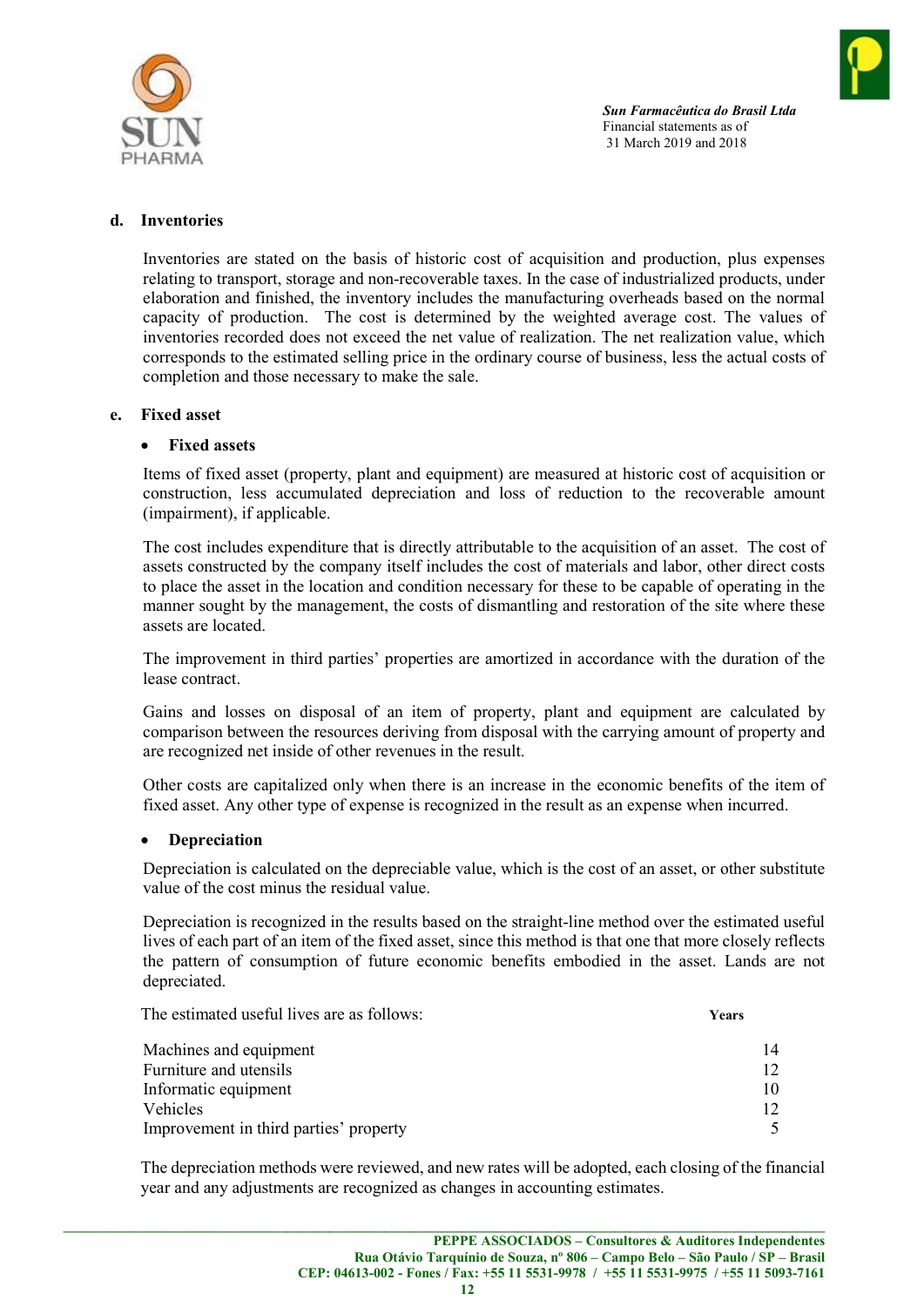



#### Intangible Assets

It is valued at cost of acquisition, less accumulated depreciation and losses by reducing the recoverable amount, when applicable.

The intangible asset of the company has defined life, composed by software. The record of depreciation is done in the demonstration of the income statement of the fiscal year, under the heading "Depreciation and amortization".

The estimated useful life for the current fiscal and year is: Years

Software 10

#### Reduction in the recoverable value of assets

According to Section 27, NBC TG 1000 - Accounting for small and medium-sized enterprises. Aims to ensure that the assets are not recorded, accounted for a higher value than the one that can be recovered in time for use of the company's operations or its eventual sale.

#### f. Current and non-current liabilities

The current and non-current liabilities are demonstrated by the known or calculated estimated plus, when applicable the corresponding charges, monetary variations and/or exchange rate incurred up to the date of the balance sheet.

#### g. Short-term benefits to employees

Obligations of short-term benefits to employees are measured on an undiscounted basis and are incurred as expenses as the related service is provided.

Provision was made for the payment of bonuses on individual performance and was recognized by the amount expected to be paid under the plans of bonuses on money or participation in profits in the short term if the company has a legal or constructive obligation to pay this value in function of past service rendered by the employee, and the obligation can be estimated reliably.

#### h. Loans and Financing

The financial charges and the monetary indexations of the loans are accounted for on the basis of the period elapsing, being established in accordance with the terms of the contracts. Composed mainly by contracts aiming at the expansion of production capacity, as well as modernization, as well as to meet working capital needs.

#### i. Provisions

A provision is recognized in the balance sheet when the company has an obligation or as a result of a past event, and it is probable that an economic resource will be required to settle the obligation. Provisions are recorded taking as a basis the best estimates of the risk involved.

#### j. Income tax and social contribution

The fiscal year for calculation of income tax is determined by law, and comprises the period counting from January to December, unlike the corporate year depicted in the financial statements, which comprises the period from April to March.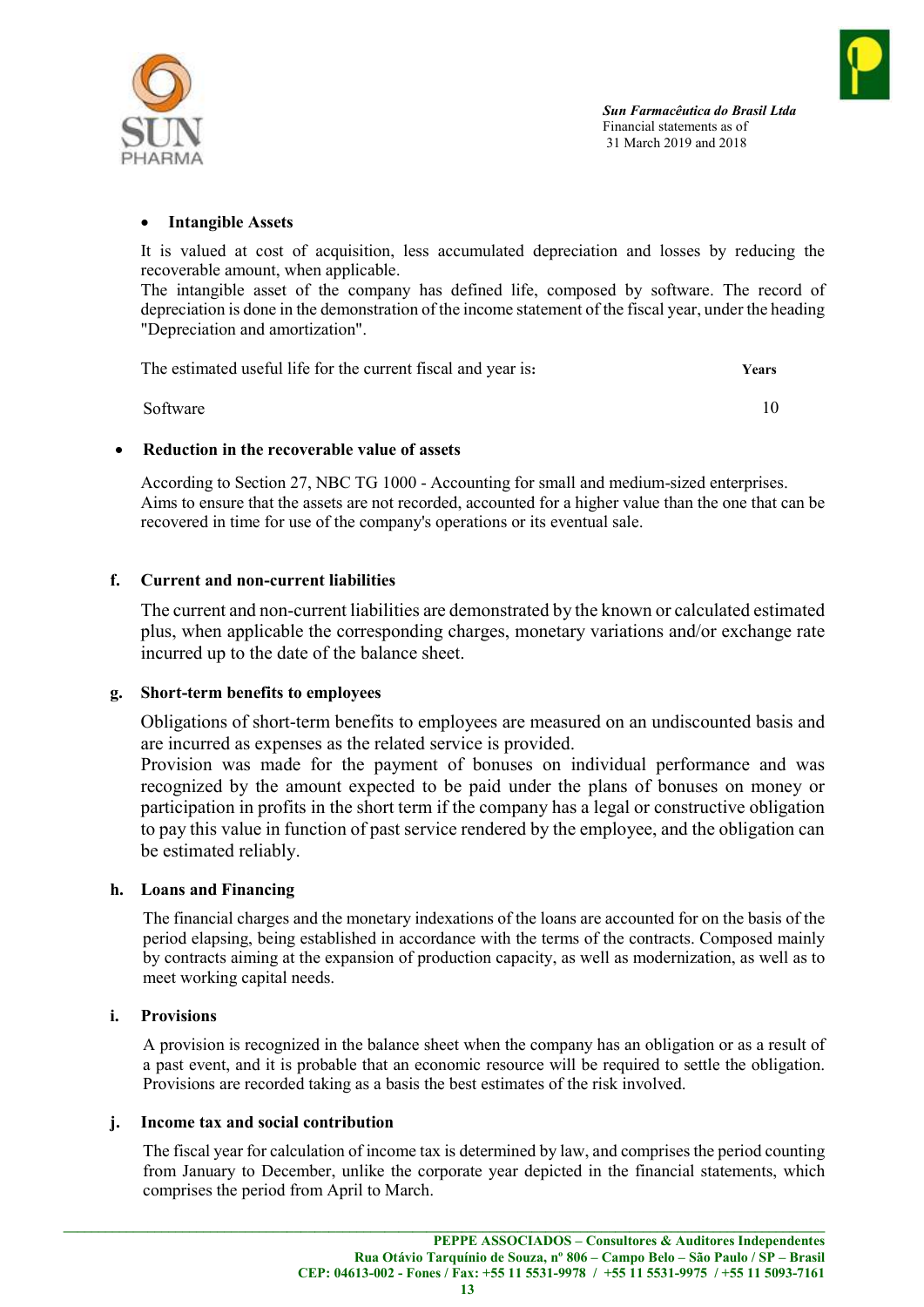



The income tax and social contribution of current and deferred charges are calculated on the basis of rates of 15%, plus an additional 10% on the taxable profit surplus of R\$ 240 for income tax and 9% on taxable profit for social contribution on net profits and consider the offsetting of tax losses and negative social contribution base, limited to 30% of the real profit.

The current tax is the tax payable or receivable expected on the taxable profit or loss for the year, the tax rates enacted or substantively enacted at the date of presentation of the financial statements and any adjustment to tax payable in relation to previous years.

The Company does not recognize the Income Tax and Social Contribution, of deferred tax assets on tax loss and negative base of social contribution, and also on temporary differences between the tax base of assets and liabilities and their respective accounting value. The deferred active Income Tax and Social Contribution are recognized based on the expected generation of future taxable profits. Deferred tax is measured by the tax rates that are expected to be applied to temporary differences when they reverse, based on laws that have been enacted or substantively enacted by the date of presentation of the financial statements.

The Company does not have any value recorded with respect to income tax and social contribution deferred during the fiscal year, due to expected generation of future taxable profits.

#### k. Financial Instruments

The financial instruments are only recognized as from the date on which the company becomes part of the contractual provisions of the financial instruments. When recognized, are initially recorded at its fair value plus transaction costs that are directly attributable to the acquisition or contracting. On 31 March 2019, the accounting value of the financial instruments of the company, represented mainly by cash, accounts receivable, accounts payable to suppliers and loans with financial institutions and related companies were equivalent to its market value. The company does not use financial instruments in exchange operations of indices (SWAP) or involving operations in the form of derivatives risk. Other Assets and Liabilities

An asset is recognized in the balance sheet when it is probable that future economic benefits will be generated in favor of the company and its cost or value can be measured with security.

The current and non-current liabilities are demonstrated by the known or calculated values plus, when applicable the corresponding charges and monetary variations incurred up to the date of the balance sheet.

Provisions are recorded taking as a basis the best estimates of the risk involved. The financial statements therefore include various estimates based on objective and subjective factors, based on the judgment of the management for the determination of appropriate values to be recorded. The settlement of transactions involving these estimates may result in divergent values of the recorded in the financial statements due to the inaccuracies inherent to the process of determining them, for which reason the management periodically revise such estimates and assumptions.

Estimates and assumptions are used in the selection of the useful lives of the assets, for the constitution of adjustment for the possible risk of not carrying out their accounts receivable, as well as in the analysis of other risks for the determination of other provisions, including the contingent liabilities and other similar, in addition to the valuation of financial instruments and other assets and liabilities on the balance sheet date.

The realizable rights and obligations are classified as Current when their realization or settlement occur within twelve months following the date of presentation of the financial statements. Otherwise, they are shown as Non-current.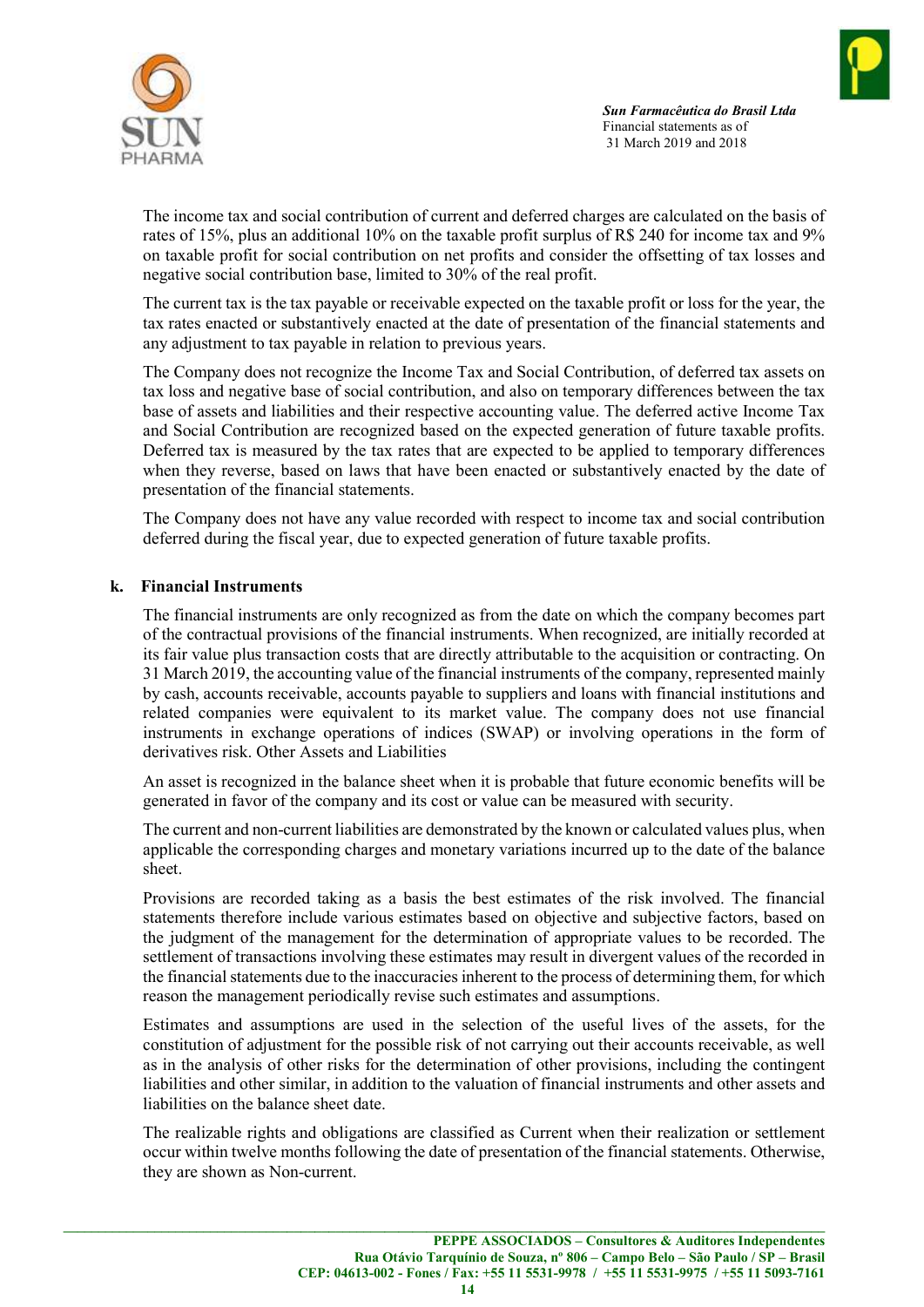

#### 4 Cash and cash equivalents

|                                       | 2019  | 2018  |
|---------------------------------------|-------|-------|
| Cash                                  |       |       |
| <b>Banks</b>                          | 430   | 3.662 |
| Other investments (Short Investments) | 4.706 | 3.711 |
| <b>Total</b>                          | 5.139 | 7.376 |

#### 5 Accounts receivable from customers

Accounts receivable from customers are initially recorded by the invoiced value, including their direct taxes, tax liability of the Company, minus the taxes withheld at source, of which are considered as tax credits.

Other accounts receivable refers to the Credit Note issued against the Corporate, related to the "Transfer Price adjust", that is, purchase of products with prices higher than the one practiced in Brazil and amounts related to the goods claim.

The provision for credit losses was made at an amount considered sufficient by the Management to compensate for any losses on the realization of the credits earned more than 12 months and or when identified the inability of recovery.

The adjustment related to the recognition of revenue, are due to bills that have been invoiced, dispatched and that on 31 March 2019, had not been received by customers.

|                                                                           | 2019           | 2018         |
|---------------------------------------------------------------------------|----------------|--------------|
| Accounts receivable                                                       | 18.419         | 11.023       |
| Other accounts receivable<br>(-) Provision f/ doubtful settlement Credits | 1.981<br>(606) | 208<br>(878) |
| (-) Revenue adjustment recognition                                        | (5.361)        | (3.418)      |
| <b>Total</b>                                                              | 14.433         | 6.935        |

On 31/03/19 the total gross value of trade bills receivable from the company, distributed by maturities as follows:

| To mature               | R\$   |        |
|-------------------------|-------|--------|
| Within 30 days          | 8.366 |        |
| From 31 to 60 days      | 6.065 |        |
| From 61 to 90 days      | 1.236 |        |
| <b>Subtotal</b>         |       | 15,667 |
| <b>Matured</b>          |       |        |
| Matured within 60 days  | 121   |        |
| Matured within 90 days  | 81    |        |
| Matured within 180 days | 823   |        |
| Matured within 365 days | 270   |        |
| Matured over 365 days   | 270   |        |
| <b>Subtotal</b>         |       | 2,752  |
| <b>Overall Total</b>    |       |        |
|                         |       | 18,419 |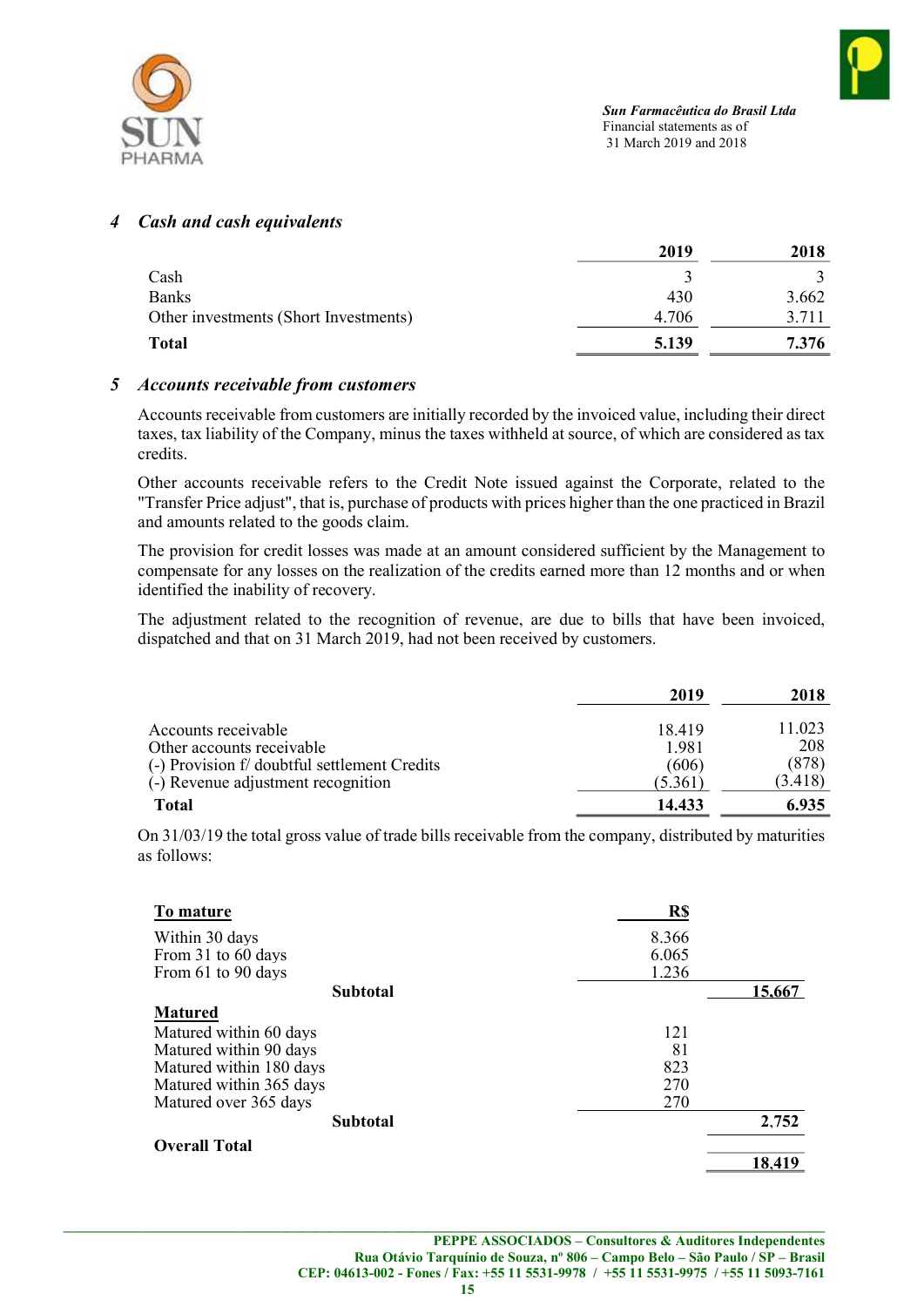

## 6 Inventories

|                                                   | 2019    | 2018    |
|---------------------------------------------------|---------|---------|
| Products for Resale                               | 22.889  | 9.377   |
| <b>Adjust Revenue Recognition - Cogs</b>          | 2.403   | 1.309   |
| Raw material                                      | 586     | 751     |
| Packaging materials                               | 440     | 426     |
| Goods in transit - Goods                          | 7.387   | 1.379   |
| Consumables material                              | 0       | 324     |
| Customs Broker                                    | 0       |         |
| <b>Others</b>                                     | 397     | 89      |
| (-) Adjustment Net Val of Realization             | (405)   | (103)   |
| (-) Adjustment Recoverable Val. Est. Obsolete (a) | (6.557) | (7.189) |
| <b>Total</b>                                      | 27.140  | 6.365   |

The balance figured in the accounts identified above as (a) - shelf life of inventories, to mature in the next 6 months and without moving for more than 1 year. Along this year, the company produced based on past due bids, however due to the financial crisis in Brazil, the governments (bidders) did not issue the respective purchases orders, and due to the validity of the product, management has made the adjustment and awaits the approval of Regulatory Heath Agency for them to be destroyed.

#### 7 Current tax asset

| 2019     | 2018 |
|----------|------|
| O        | 42   |
| 0        | 84   |
| $\theta$ | 381  |
| $\theta$ |      |
|          | 27   |
| 149      | 229  |
| 19       | 46   |
| 168      | 820  |
|          |      |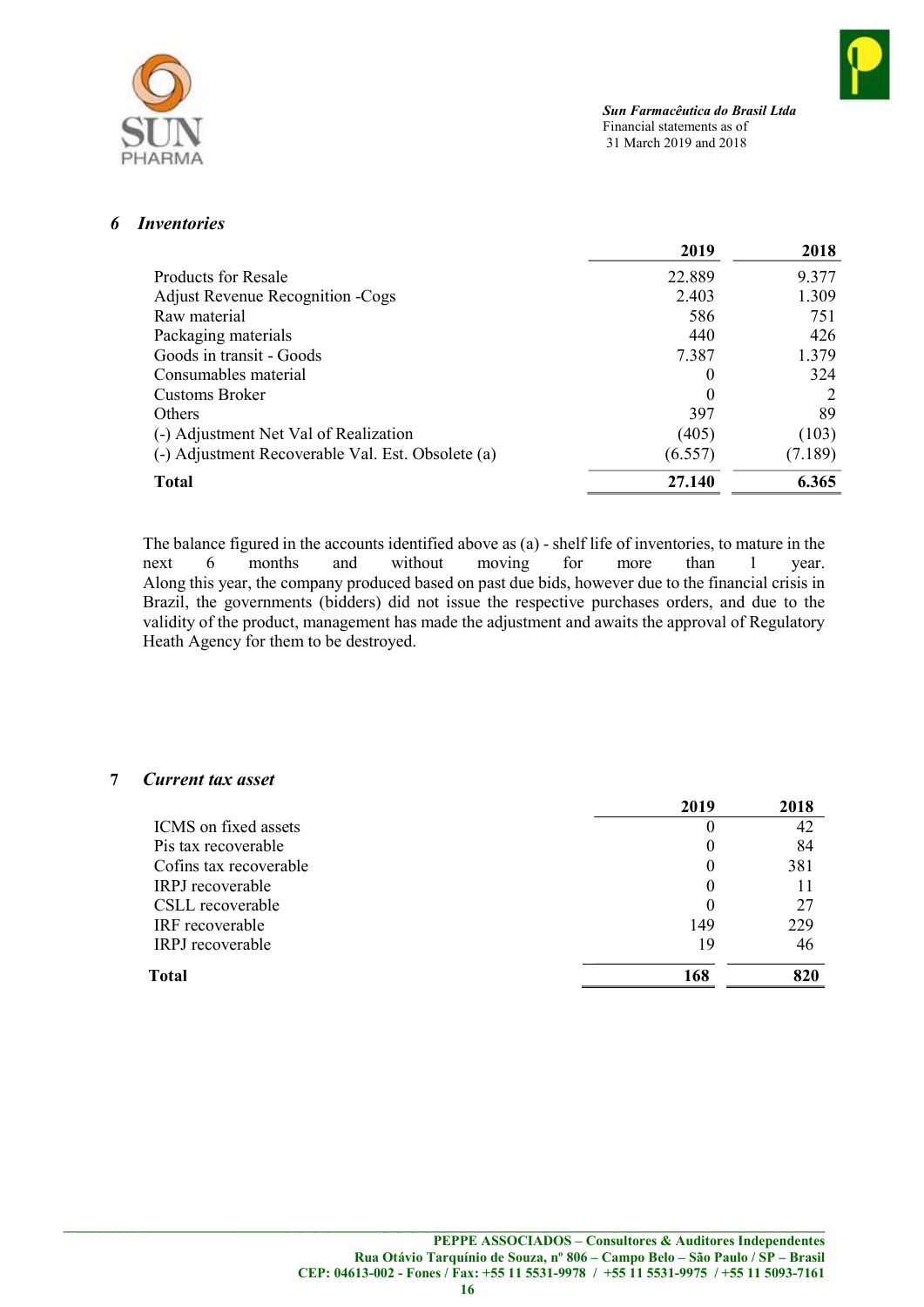

#### 8 Fixed assets

According to Section 27, NBC TG 1000 - Accounting for small and medium-sized enterprises. Aims to ensure that the assets are not recorded accounted for a higher value than the one that can be recovered in time for use of the company's operations or its eventual sale. The company has conducted tests of impairment in all its assets and found losses by devaluation.

|                              |                               |        | 2019                                 |         | 2018                    |  |
|------------------------------|-------------------------------|--------|--------------------------------------|---------|-------------------------|--|
| Descriptions.                | <b>Annual rate Gross Book</b> |        | $(-)$<br>Accumulated<br>Depreciation | Total   | <b>Previous</b><br>Year |  |
| Land                         |                               | 118    |                                      | 118     | 118                     |  |
| <b>Buildings</b>             | $4\%$                         | 6.501  | (2.147)                              | 4.094   | 4.354                   |  |
| <b>Installations</b>         | 10%                           | 1.335  | (837)                                | 498     | 537                     |  |
| Computer Equipment's         | 20%                           | 532    | (436)                                | 189     | 139                     |  |
| Vehicles                     | 8.33%                         | 420    | (215)                                | 205     | 235                     |  |
| Plant and Machinery          | 10%                           | 8.551  | (4.770)                              | 3.764   | 4.064                   |  |
| Furniture and fixture        | 8.33%                         | 344    | (203)                                | 141     | 165                     |  |
| Tools and devices            | 7,14%                         | 751    | (535)                                | 216     | 250                     |  |
| <b>CWIP</b>                  |                               | 1.039  |                                      | 1.039   | 870                     |  |
| <b>Total of Fixed assets</b> |                               | 19.667 | (9.403)                              | 10.264  | 10.732                  |  |
| <b>Impairment test</b>       |                               |        |                                      | (3.464) | (2.914)                 |  |
| <b>Net of Fixed Assets</b>   |                               |        |                                      | 6.800   | 7.818                   |  |

Balance of account property, plant and equipment accounts for the period from April 1, 2018 to March 31, 2019 as follows:

#### Cost evolution

|                              |                    |                                                     |     |            | 2019                             |
|------------------------------|--------------------|-----------------------------------------------------|-----|------------|----------------------------------|
| Descriptions.                | <b>Useful Life</b> | <b>Opening</b><br>$(+)$<br><b>Balance</b><br>Income |     | (-)<br>Out | <b>Closing</b><br><b>Balance</b> |
| Land                         |                    | 118                                                 |     |            | 118                              |
| <b>Buildings</b>             | 25                 | 6.501                                               |     |            | 6.501                            |
| Installations                | 10                 | 1.335                                               |     |            | 1.335                            |
| Computer Equipment's         | 5                  | 532                                                 | 92  |            | 624                              |
| Vehicles                     | 12                 | 420                                                 |     |            | 420                              |
| Plant and Machinery          | 10                 | 8.551                                               |     | (19)       | 8.533                            |
| Furniture and fixture        | 12                 | 347                                                 |     | (2)        | 345                              |
| Tools and devices            | 20                 | 756                                                 |     | (4)        | 752                              |
| <b>CWIP</b>                  |                    | 870                                                 | 169 |            | 1.039                            |
| <b>Total of Fixed assets</b> |                    | 19.430                                              | 262 | (25)       | 19.667                           |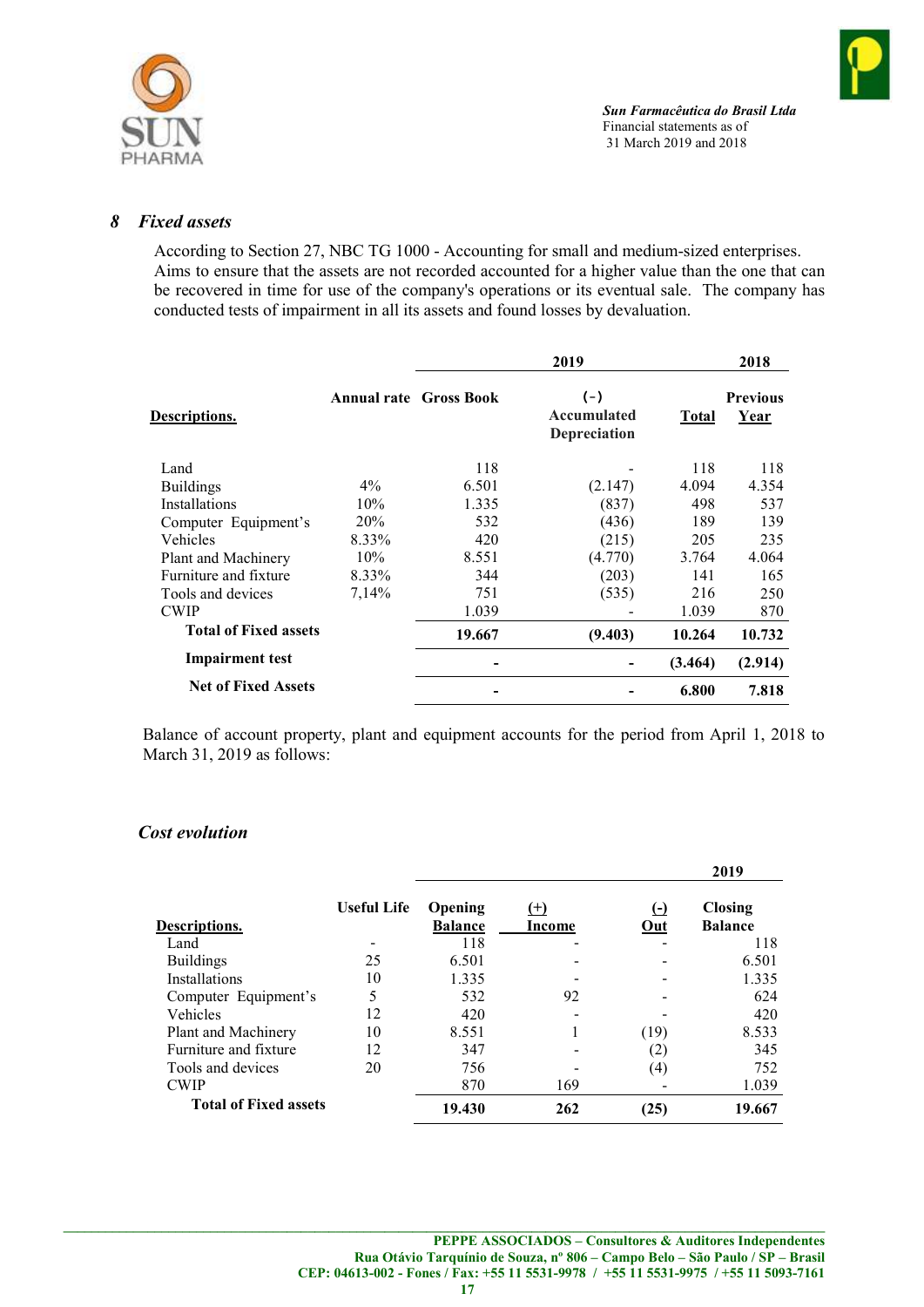

2010

# Depreciation Evolution

|                              |                           |                           |                    |                    | 2019                             |
|------------------------------|---------------------------|---------------------------|--------------------|--------------------|----------------------------------|
| Descriptions.                | <b>Annual Tax</b><br>rate | Opening<br><b>Balance</b> | $^{(+)}$<br>Income | (-)<br>Out         | <b>Closing</b><br><b>Balance</b> |
| <b>Buildings</b>             | $4\%$                     | 2.147                     | 260                |                    | 2.407                            |
| Installations                | 10%                       | 797                       | 40                 |                    | 837                              |
| Computer Equipment's         | 20%                       | 393                       | 43                 |                    | 436                              |
| Vehicles                     | 8.33%                     | 185                       | 30                 |                    | 215                              |
| Plant and Machinery          | 10%                       | 4.487                     | 283                |                    | 4.770                            |
| Furniture and fixture        | 8.33%                     | 182                       | 23                 | (2)                | 203                              |
| Tools and devices            | 7.14                      | 506                       | 31                 | (2)                | 535                              |
| <b>Total of Fixed assets</b> |                           | 8.697                     | 711                | $\left( 4 \right)$ | 9.403                            |

# Impairment Test Evolution

|                              |                           |                    |              | 4V L J                         |
|------------------------------|---------------------------|--------------------|--------------|--------------------------------|
| Descriptions.                | Opening<br><b>Balance</b> | $^{(+)}$<br>Income | $(-)$<br>Out | <b>Previous</b><br><u>Year</u> |
| <b>Buildings</b>             | (7)                       |                    | (413)        | (420)                          |
| Installations                | (7)                       |                    | (17)         | (19)                           |
| Computer Equipment's         | (2)                       |                    |              | (2)                            |
| Plant and Machinery          | (2.873)                   | 80                 |              | (2.793)                        |
| Furniture and fixture        | (23)                      |                    | (38)         | (61)                           |
| Tools and devices            | (7)                       |                    | (162)        | (169)                          |
| <b>Total of Fixed assets</b> | (2.914)                   | 80                 | (630)        | (3.464)                        |

- (a) As per management decision, plant in Goiania has stopped oj local manufacturing w.e.f. Feb 2017. The primary reasons behind this shutdown, was driven by the three following factors:
- Significantly higher investments were projected as requisites to have more economic levels of production;
- $\checkmark$  Low capacity of plant, inefficient machineries and production lines having led to high overheads, and therefore high cost per unit, making the products being manufactured have low margins, rendering them economically unviable;
- $\checkmark$  Denial of registration for new products to be manufactured at Goiania plant, also erased the opportunity for further absorption of overheads, and rendering products manufactured here, yield reasonable margins.

# 9 Suppliers

| <b>Social contributions payable</b> | 2019   | 2018   |
|-------------------------------------|--------|--------|
| Principal                           | 30.610 | 19.024 |
| Exchange rate                       | 720    | 632    |
| Goods In Transit                    | 7.387  | 1.379  |
| Others                              | 53     | 45     |
| Subtotal                            | 38.770 | 21.080 |

The outstanding in USD to pay Sun Pharmaceutical is BRL 9.936 Mn. The company's exposure to the risk of currency and credit related to suppliers and other accounts payable are disclosed in Note 20 section (v).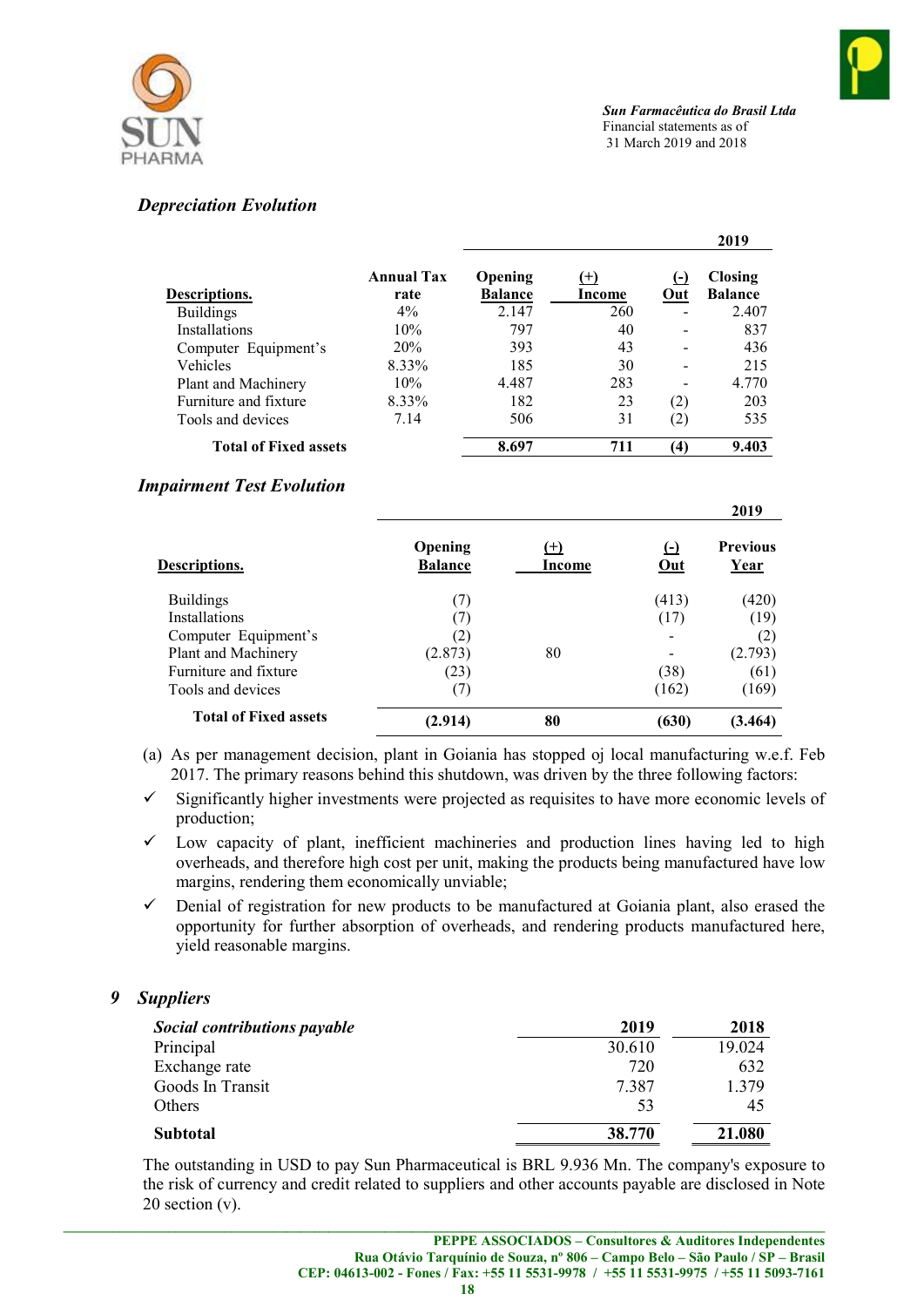

## 10 Taxes and contributions payable

| <b>Social contributions payable</b>               | 2019  | 2018  |
|---------------------------------------------------|-------|-------|
| INSS payable on payroll                           | 300   | 218   |
| INSS withheld at source.                          |       |       |
| FGTS on payroll                                   | 68    | 61    |
| PIS/COFINS/CSSL/ISS withheld at source            | 10    |       |
| <b>Subtotal</b>                                   | 385   | 290   |
| Taxes payable                                     |       |       |
| Income tax withheld at source                     | 243   | 224   |
| <b>ICMS</b> on Sales                              | 954   | 308   |
| (-) Adjustment of ICMS on revenue recognition (a) | (577) | (386) |
| Provision for ICMS on WO Stock                    | 1.115 | 1.222 |
| Others                                            | 4     | 4     |
| Subtotal                                          | 1.739 | 1.372 |
| <b>Total</b>                                      | 2.124 | 1.662 |

- (a) The adjustment of VAT (ICMS) is related to revenue recognition of invoices revenue that have been invoiced, dispatched and that on 31 March 2019, had not been received by customers.
- (b) May, 2017, as per ordinance 114/2017-GSF, Sun Farmacêutica do Brasil Ltda. Has received/signed the Special Tax Agreement with the Government of the State of Goiás, aiming investments in the local structure/expansion of its industrial unit located in Goiânia.
- (c) "Comex Produzir" is the Program of the Government of the State of Goiás that provides an incentive for the deployment, expansion or revitalization of facilities, stimulating investment, technological renovation and the increase of state competitiveness focusing on creation of jobs, income and reduction of the social and regional inequalities.
- (d) The tax authorities has authorized as equivalent percentage of 65% on the value of the ICMS debit balance, corresponding to the interstate rate that it carries out with goods and goods imported directly by the agreement, by means of a secondary zone port structure in the State of Goiás.

# 11 Labor Obligation to Pay

|                                           | 2019  | 2018  |
|-------------------------------------------|-------|-------|
| <b>Salaries</b>                           | 517   | 399   |
| 13 <sup>th</sup> Salary and Tax Provision | 243   | 194   |
| Vacation and Tax Provision                | 1.207 | 970   |
| Total                                     | 1.967 | 1.563 |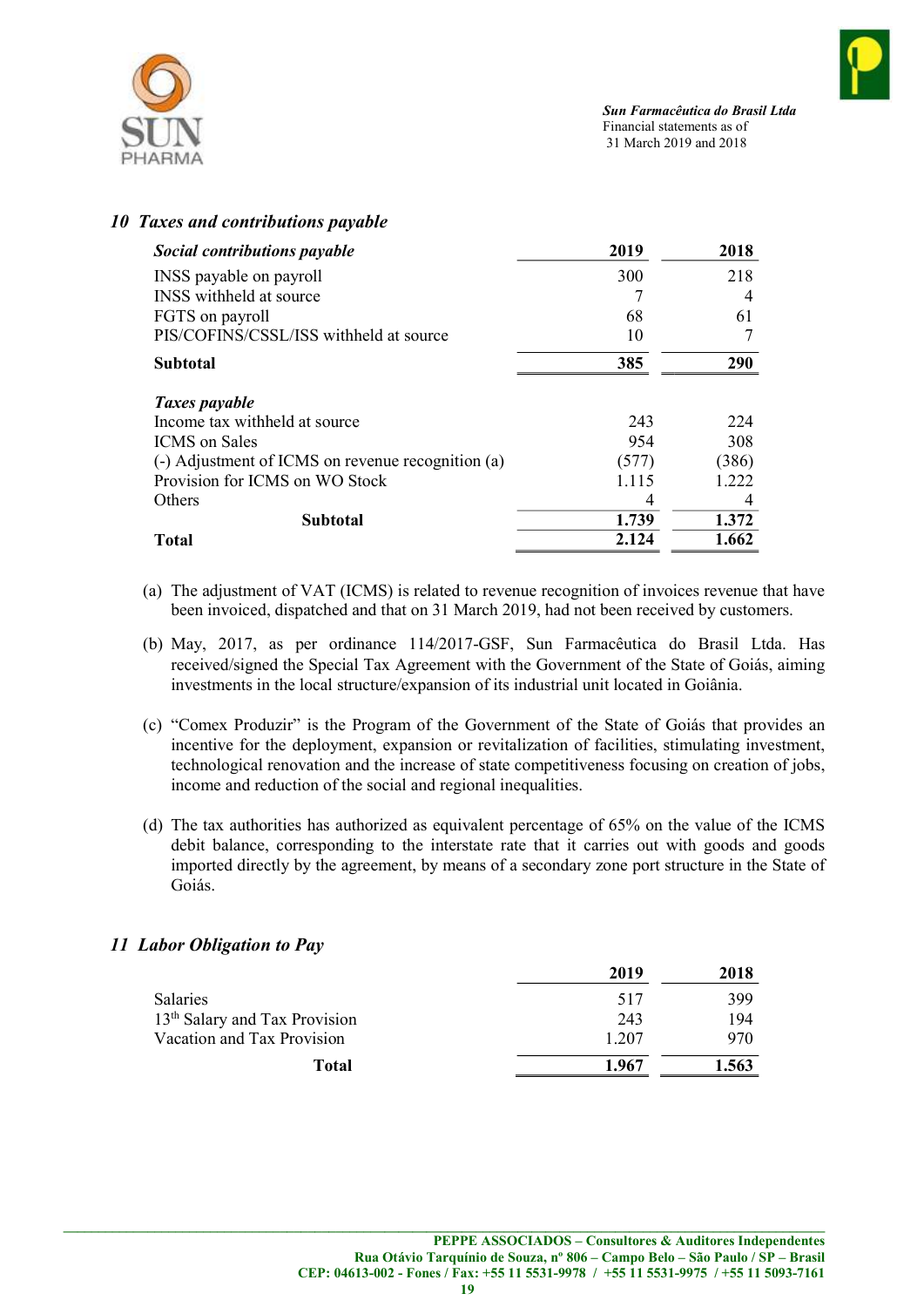

## 12 Other Provisions

|                                                                   | 2019  | 2018  |
|-------------------------------------------------------------------|-------|-------|
| Commission on sales payable (a)                                   | 193   | 108   |
| Bonus on performance\provision for Dismissal payable to personnel | 1.160 | 449   |
| Expenses with development of new products (b)                     | 77    | 893   |
| Provisions for returns                                            | 806   | 347   |
| Provision for Selling expenses (c)                                | 2.421 | 109   |
| Administrative services payable                                   | 1.157 |       |
| Total                                                             | 5.814 | 1.913 |

- a) The company uses autonomous Sales Representatives, hired in accordance with the Law no. 4.886, as of 09 December 1965, where they are compensated by a fixed percentage on sales, primary and secondary. Provision for termination agreement  $(1/12 + 1/3)$  in the amount of BRI 184 has been done, as determined by the legislation.
- b) At the end of 2016, the regulatory agency, Anvisa, decided by monocratic decision to update rates from 70% to 300%, as per law it was an abusive increased, the Brazilian pharmaceutical industry trade union, called "Sindusfarma", decided to file up a security, guaranteeing the collection of fees to the values previous practiced. Through this momentous decision, the Sun administration decided to make provision for the difference of all fees paid along 2017, at the end of 2018, the writ of mandamus was revoked and the fees were collected with interest, totaling the amount of BRL 1.051 Mn.
- c) Provisions related to fairs and congresses have been constituted, whose calendar began in March and up to June /19, as well as the gifts that will be offered in the fairs, totaling the amount of BRL 916.

Another point is related to provisions for financial discounts that will be granted to customers, due to delayed delivery to the administrative bodies, resulting in penalties in the amount of BRL 1.399 Mn.

d) Quality control is coordinating activity to transfer technology of 37 products, from Ranbaxy, and for this we have provisioned the cost of BRL 935 related to materials, services and equipment qualification.

# 13 Contingencies

The company is defendant in lawsuits and in administrative proceedings before various courts and governmental bodies, arising from the normal course of operations, involving tax, labor, civil aspects and other matters.

Management, based on information from their legal advisors, analysis of lawsuits pending and, regarding labor actions, based on previous experience relating to the amounts claimed, made provision in an amount considered sufficient to cover the probable estimated losses with the lawsuits in course, as follows:

|       |           | 2019            |            | 2018         |
|-------|-----------|-----------------|------------|--------------|
|       |           | <b>Judicial</b> |            |              |
|       | Provision | <b>Deposit</b>  | <b>Net</b> | <b>Net</b>   |
| Labor | 246       | 0               | 246        | 270          |
| Civil | 0         | $^{()}$         | 0          | $\mathbf{0}$ |
|       | 246       |                 | 246        | 270          |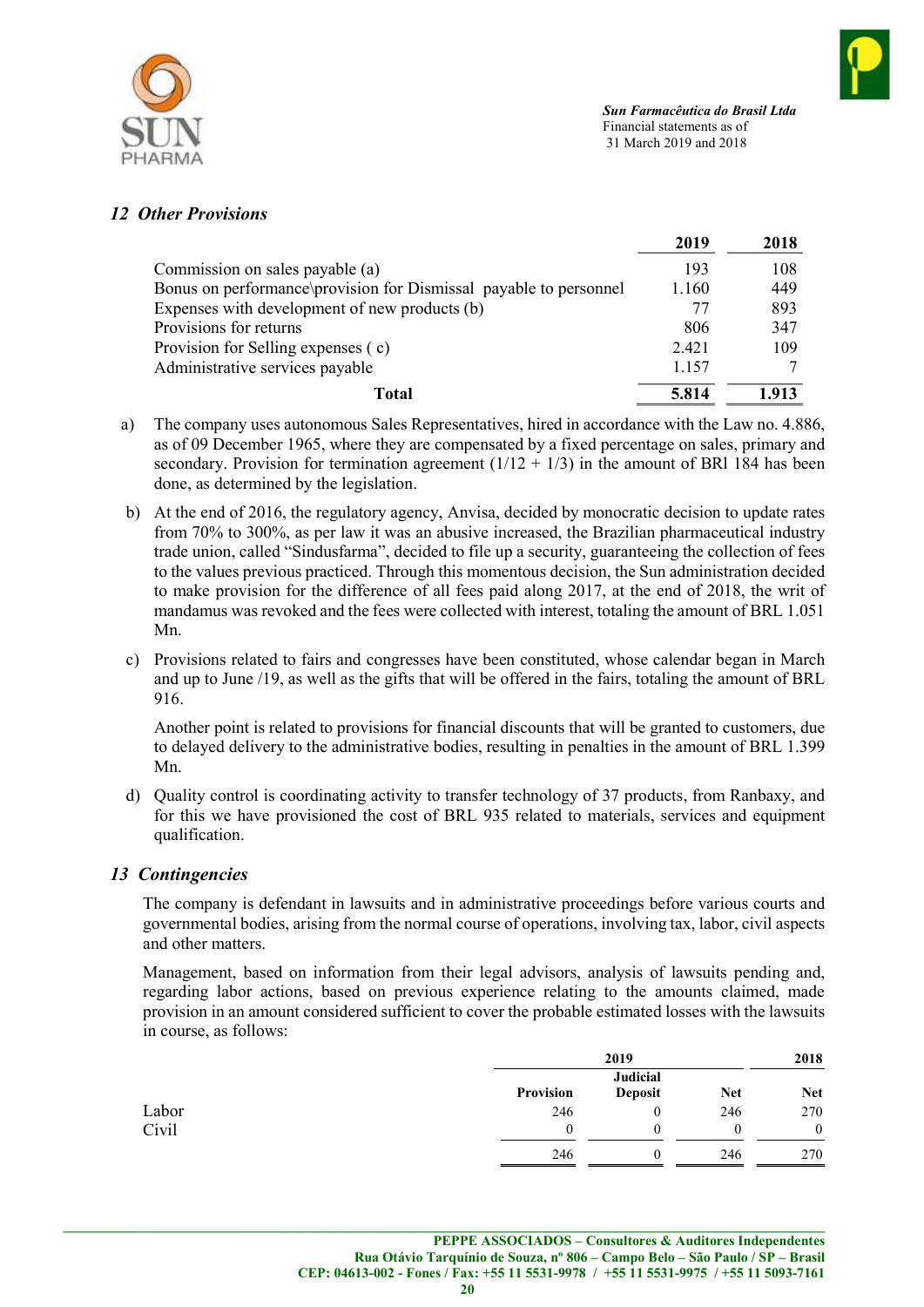

#### Lawsuit statuses on the period

|       | 2018                                 |                      | 2019                              |                                    |
|-------|--------------------------------------|----------------------|-----------------------------------|------------------------------------|
|       | Gross initial Addition to<br>balance | provision Retirement | <b>Judicial</b><br><b>Deposit</b> | <b>Final Net</b><br><b>Balance</b> |
| Labor | 1.141                                | 897                  | 246                               | 270                                |
| Civil |                                      |                      |                                   | 0                                  |
|       | 1.141                                | 897                  | 246                               | 270                                |

There are other lawsuits assessed by legal advisors as being of possible or remote risk, amounting to BRL 1.192 (BRL 508 in 2018) for which no provision was made, bearing in mind that the accounting practices adopted in Brazil does not require their accounting.

#### a.Summary of labor processes

On 31 March 2019, the Company has 7 cases of labor complaints. In accordance with the legal advisors, 1 case is classified with risk of probable loss, and other 6 cases are classified with risk of loss as possible and remote. The loss estimate is made, in accordance with the opinion of the advisors, and are duly updated regarding interests and their respective taxes.

## b.Summary of civil processes

As of March 31, 2019, the Company had a total of 8 cases of complaints involving commercial representation issues. According to the legal advisors, 3 cases are classified as probable loss risk, 5 cases are classified as possible and remote loss risk, which are not part of the provision. The estimated loss is in accordance with the opinion of the legal advisors, and they are duly updated of interest and their respective taxes.

#### 14 Transaction with Related parties

| <b>Loans</b>             | 2019    | 2018    |
|--------------------------|---------|---------|
| - Alkaloida Chemical ZRT | 142.449 | 119.617 |
| Total                    | 142.449 | 119.617 |

On March 31, 2019, the outstanding in US Dollar (US\$) to Alkaloida is the US\$ 36.556 Mn with an interest rate of 0% p.y., normally the amounts due are renegotiated.

# 15 Net Equity

Share capital is composed of 5,573 shares, (BRL 5.573 2018) fully subscribed and paid, represented by 5,573,482 shares, being on the nominal value of BRL 1.00 each, which are distributed as follows:

| <b>Quota Holder</b>                   |         |            |               |
|---------------------------------------|---------|------------|---------------|
| <b>Partners</b>                       | Country | 31/03/2019 | $\frac{0}{0}$ |
| Alkaloida Chemical Company ZRT        | Hungria | 5.550      | 99,58         |
| Sun Pharma Holding                    | Índia   | 19         |               |
| Sun Pharmaceutical Industries Limited | Índia   | 4          |               |
|                                       |         | 5.573      | $100\%$       |

The capital was registered with the Brazilian Central Bank in order to enable the company to transfer profits abroad and to repatriate the foreign capital invested.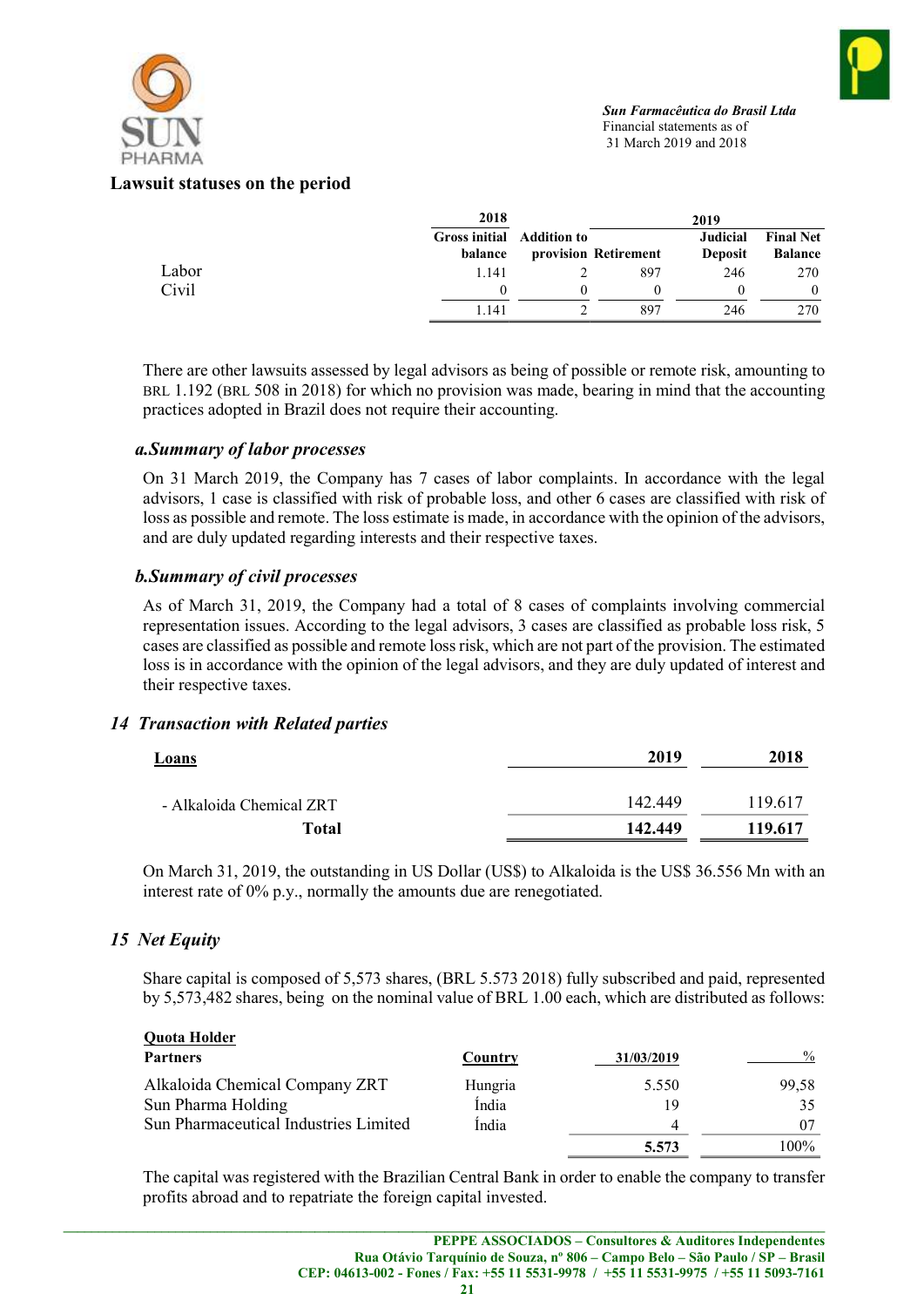

# 16 Operating Revenue

|                                      | 2019      | 2018     |
|--------------------------------------|-----------|----------|
| Resale of Goods                      | 82.056    | 61.288   |
| Resale of samples for bioequivalence | 13        | 233      |
| Tax Benefit                          | 3.287     | 2.541    |
| <b>Gross revenue from sales</b>      | 85.356    | 64,062   |
| Taxes on sales and resales           | $-9.569$  | $-6.541$ |
| Discounts given                      | $-1.587$  | $-472$   |
| <b>Sales Returns</b>                 | $-2.031$  | $-1.910$ |
| (-) Sales Deduction                  | $-13.187$ | $-8.923$ |
| <b>Operating Revenue</b>             | 72.169    | 55,139   |

The company's sales on the domestic market are currently directed to distributors, networks of pharmacies, distributor hospitals.

The financial discounts refer to hospital products that were not delivered, and the customer received some kind of penalty in which, because we were co-responsible, we had to pay them back.

#### 17 Expenses with sales

|                                  | 2019  | 2018  |
|----------------------------------|-------|-------|
| Advertising and Publicity        | 319   | 85    |
| Promotional campaigns            | 335   | 81    |
| Fairs; Congresses and events (a) | 759   | 1.040 |
| Promotional material (b)         | 1.443 | 10    |
| <b>Travel Expenses</b>           | 1.256 | 498   |
| Other promotional expenses       | 583   | 279   |
|                                  | 4.695 | 1.993 |

(a) Throughout 2018, Sun Brazil participated in the main congresses and fairs related to Oncological Drugs, aiming to promote the Sun Brazil brand.

(b) With launches of 3 new molecules, Sun Pharma has invested in promotional material, aiming the development with the doctors, health plans and clinics.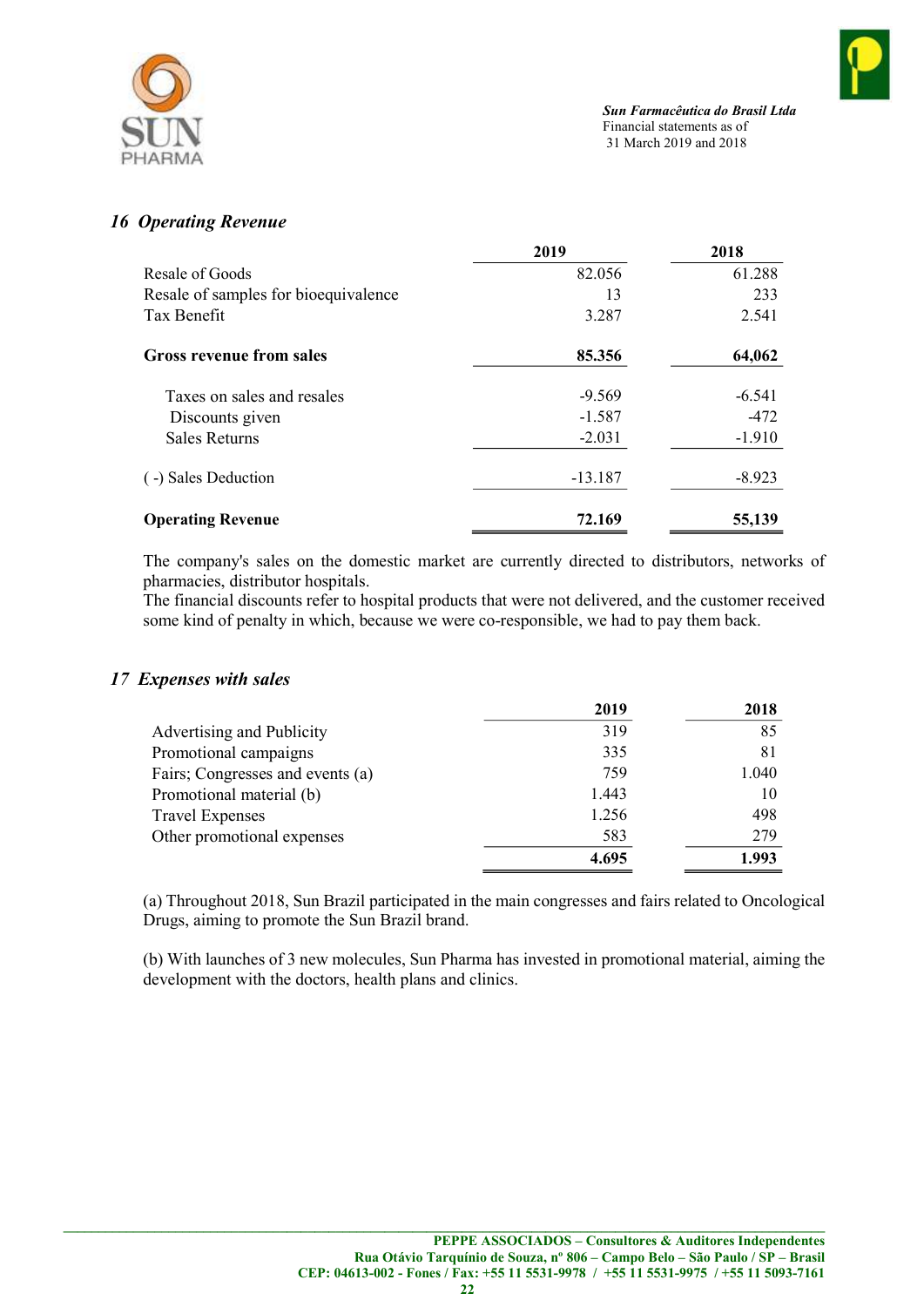

## 18 General and Administrative Expenses

|                                          | 2019   | 2018   |
|------------------------------------------|--------|--------|
| Personal                                 | 17.879 | 14.737 |
| <b>Equipment Maintenance</b>             | 366    | 394    |
| Rent Expenses                            | 0      | 7      |
| Power Expenses                           | 372    | 277    |
| Provision / Expenses with contingencies  | 414    | 580    |
| <b>Travel Expenses</b>                   | 217    | 360    |
| Commissions Expenses and Sales Incentive | 1.302  | 1.061  |
| Service Provided                         | 622    | 304    |
| Regulatory $(a)$                         | 1.897  | 2.759  |
| <b>Quality Control</b>                   | 1.778  | 832    |
| Taxes and fees                           | 333    | 144    |
| Other administrative expenses            | 1.229  | 1.220  |
| Depreciation and amortization            | 708    | 758    |
|                                          | 27.117 | 23.433 |

(a) Regulatory expenses are related to the development of new 14 products, of which amounts are spent with a bioequivalence study and pharmaceutical consulting, as well as the provision of Anvisa's rate differences as informed above.

## 19 Net financial (expenses) revenue

| <b>Financial expenses</b>         | 2019      | 2018      |
|-----------------------------------|-----------|-----------|
| Interests                         | $-2.107$  | $-4.852$  |
| Exchange rate                     | $-24.372$ | $-6.270$  |
| Others                            | $-70$     | $-20$     |
|                                   | $-26.549$ | $-11.142$ |
| <b>Financial revenue</b>          |           |           |
| Interests                         | 38        | 69        |
| Interest on financial investments | 594       | 508       |
| Others                            | 6         |           |
|                                   | 638       | 577       |
|                                   | (25.911)  | (10.565)  |

#### 20 Insurance coverage

The company has hired with Tokyo Marine Seguradora no. 180.0000929165, a property insurance, which aims to guarantee covers for possible claims, together with all the addresses of the company in the Brazilian territory. The amounts contracted are considered sufficient to cover possible claims, considering the nature of their activity.

On 31 March 2019, the coverage of insurance against operational risks was composed by BRL 30.00 Mn.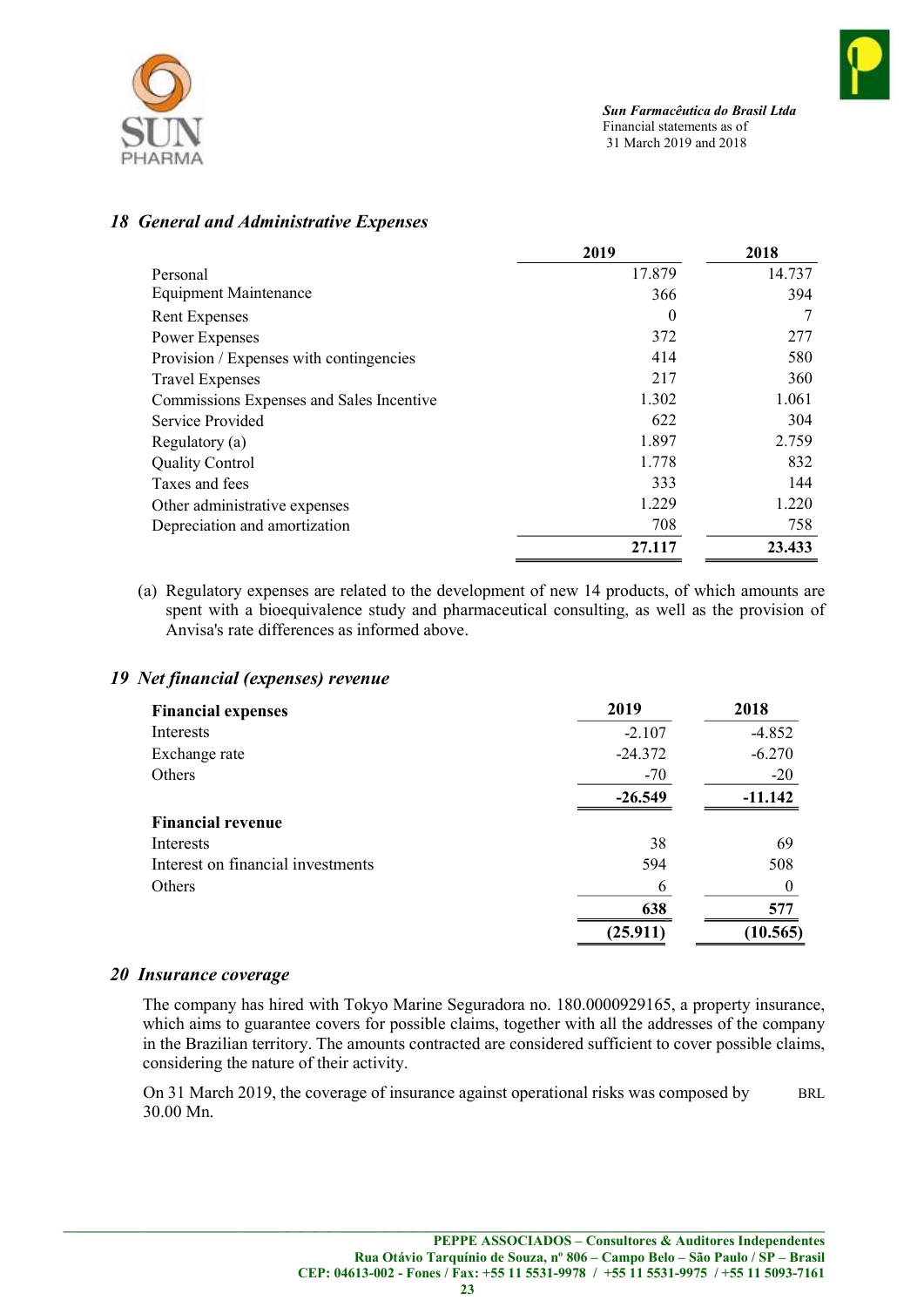



## 21 Financial Instruments

#### (i) Identification and valuation of financial instruments

The accounting balances of financial instruments such as cash, accounts receivable, taxes, loans and financing, when compared with the values that could be obtained on their negotiation in an active market or, in their absence, with its net present value is adjusted based on the prevailing rate of interest on the market approach, substantially, their corresponding market values.

#### (ii) Credit risk

It arises from the possibility of the company suffering losses arising from defaults of their counterparts or depositary financial institutions of resources or financial investments. To mitigate these risks, the company adopts as a practice analysis of financial and equity status of its operations, as well as the definition of credit limits and permanent monitoring of open positions. Regarding financial institutions, the Management only carries out transactions with reputable financial institutions and of low risk, assessed by rating agencies.

#### (iii) Risk of price of the goods sold

It arises from the possibility of oscillation of market prices of products marketed by the company. These price fluctuations can cause substantial changes in their income and their costs. To mitigate these risks, Management permanently monitors the local and international markets, seeking to anticipate the price movements.

#### (iv) Interest rate risk

It arises from the possibility of the company suffering gains or losses arising from fluctuations in interest rates levied on its financial assets and liabilities. Aiming to mitigate this type of risk, Management seeks to diversify the acquisition of resources in terms of rates fixed or floating.

#### (v) Exchange rate risk

The associated risk arises from the possibility of the company coming to incur losses due regarding fluctuations in exchange rates, which increase the values obtained on the market. On 31 March 2018 the company had liabilities, denominated in foreign currency, there is no financial instrument to protect this exposure on that date.

| 2019       | 2018       |
|------------|------------|
| <b>USD</b> | <b>USD</b> |
| 9.936      | 6.328      |
| 36.556     | 35.988     |
| 46.492     | 29.329     |
|            |            |

The following exchange rates were applied during the year:

|                     |        |                             | Closure Rate on the date of the |        |
|---------------------|--------|-----------------------------|---------------------------------|--------|
| <b>Average Rate</b> |        | <b>Financial Statements</b> |                                 |        |
|                     | 2019   | 2018                        | 2019                            | 2018   |
|                     | 3.7844 | 3.5700                      | 3.8967                          | 3.3238 |